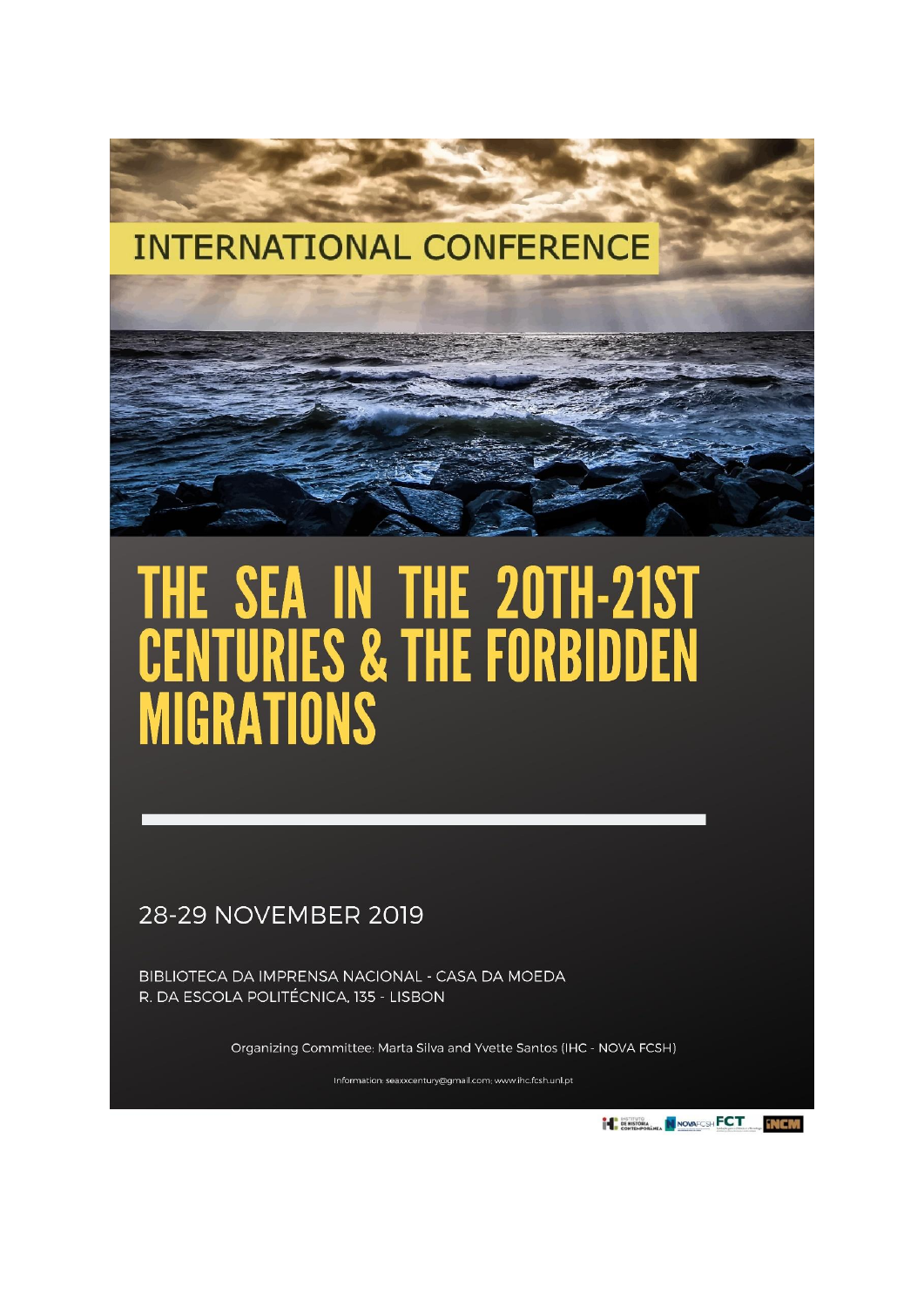# **PROGRAMME**

# **Biblioteca da Imprensa Nacional – Casa da Moeda** Rua da Escola Politécnica, nº135 **Lisbon, November 28th-29th**

# **November 28**

**9:00 –** Registration

**9:30 – 10:30 –** Keynote Speaker: *Irial Glynn* **(Institute for History, Leiden University)** - Thinking through oceans and comparing boat refugees across time and space

**10:30-10:45 –** Break

**10:45-12:35 -** *The sea and migrations in political discourse*

**Alice Cunha**

**Harini Sivalingam (York University)** - Waves of Fear: Navigating the Experiences of Maritime Forced Migrants

**Bruno Madeira (CITCEM/FLUP)** - O mar como devir e obsessão no discurso das Direitas radicais portuguesas (1974-1985)

**Graziele Frederico (Università degli Studi di Milano) -** Por uma gramática que nos permita ler como nostrum o Mediterrâneo

**Sara Hussein (American University in Cairo) -** Cross-Mediterranean Egyptian Migrants: A Discursive Analysis

**14:30-16:00 -** *Securitization at the border: Surveillance and Rescue (I)* **Yvette Santos**

**Celia Miralles Buil (CIUHCT/Universidade de Lisboa) -** The sanitary control of migrants in Lisbon's Port (1901-1947)

**Iain Johnston-White (University of Roehampton) -** Enforcing a Hostile Environment: The Police and Lascar Immigration to Britain, 1925-40

**Mattea Weihe (German Institute of Global and Area Studies (GIGA)/University of Hamburg) -** The Vulnerability of Migrants in Libya in Three Stages: From Historical Roots to Current Developments

**16:00-16:15 –** Break

**16:15 -17:45 -** *Securitization at the border: Surveillance and Rescue (II)* **Yvette Santos**

**Rafael Peláez Martín (NOVA/FCSH), Dulce Pimentel (CICS.NOVA/FCSH) e Carlos Ribeiro Medeiros (CIEJD) -** Repensar o Mare Nostrum: rotas migratórias contemporâneas e a ação política da UE

**Chloe Howe Haralambous (Columbia University) -** "Playing Politics on the Backs of Migrants": The Politics of Sea Rescue in the Central Mediterranean Passage

**Michael Gordon (McMaster University)** - Boats, Borders and Containment at Sea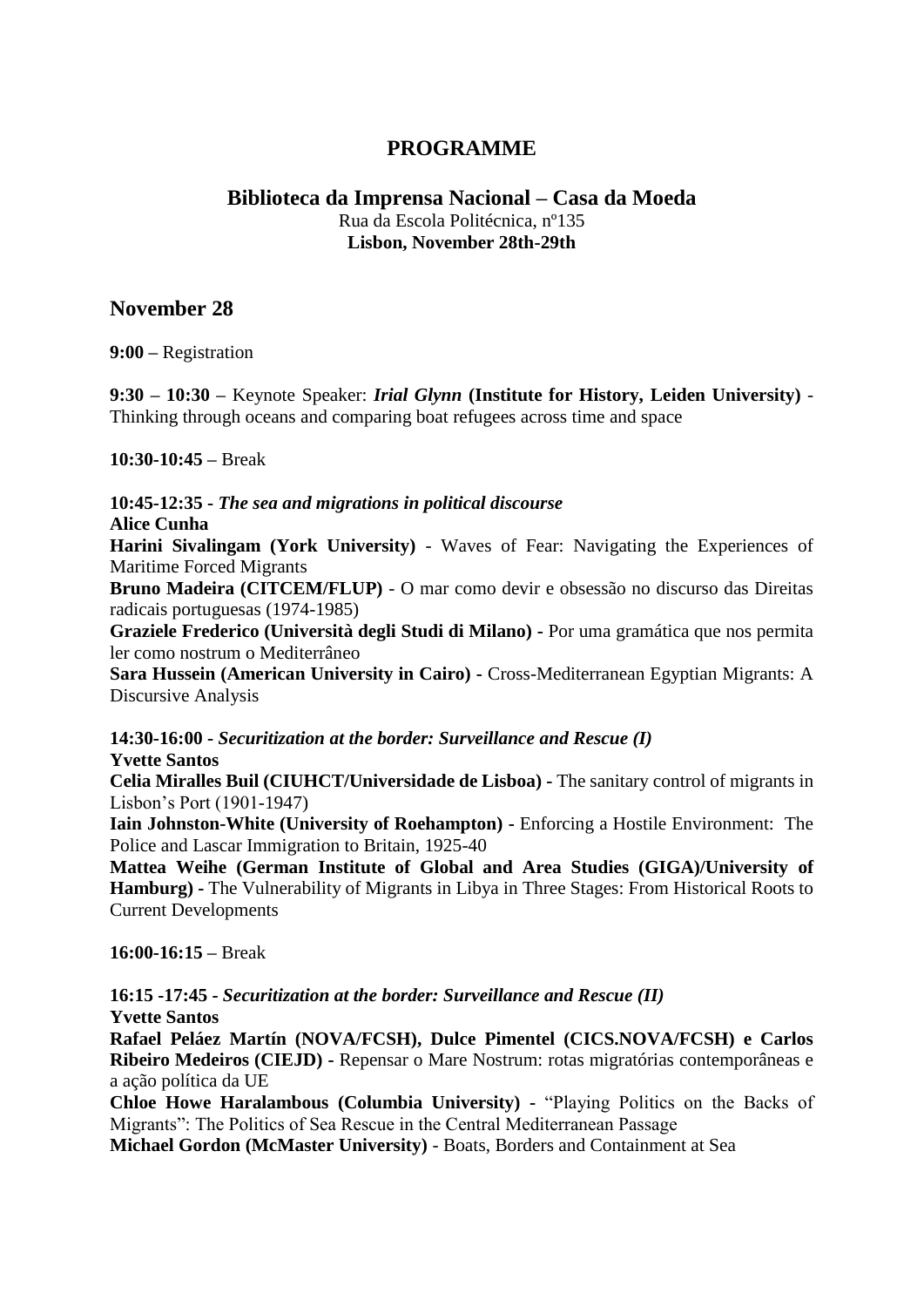# **November 29**

**10:30-12:20 -** *Narratives, life stories and trauma*

**Adriana Marcolini (LEER/Universidade de São Paulo) -** Crossings of Italian emigrants: the narrative accounts of ships Remo and Galileo

**Mattia Vitiello (National Council of Research - Institute for Research on Population and Social Policies)** - Crossing Mediterranean and the migrant children narratives as a coming-ofage story. The unaccompanied minor migrants' journey to Italy.

**Gerhild Perl (Institute of Social Anthropology/University of Bern) -** One death, multiple losses: Everyday mourning in the aftermath of a shipwreck.

**14:30-15:30 -** Keynote Speaker: **Luigi Achilli (Migration Policy Centre/European University Institute) -** Chasing the smuggler: new glimpses into the facilitation of irregular migration across the Mediterranean Sea. Marta Silva

**15:30-15:45 –** Break

**15:45-17:35 -** *Smuggling, irregular migrations and identity building*

**Maja Grundler (School of Law, Queen Mary University of London) -** A Future Fear of Dangerous Journeys? – The Role of "Trafficked" and "Smuggled" Persons' Vulnerabilities in Establishing Future Risk under Refugee Law

**Björn Siegel (Institute for the History of the German Jews)** - The Zionist conquest of the Sea: A strategy of Immigration and Survival, 1933–1948

**Gerald Maher (University of Limerick)** - The Revolution at Sea: The Irish Transatlantic Smuggling Network During the Irish Revolutionary Period, 1912-23

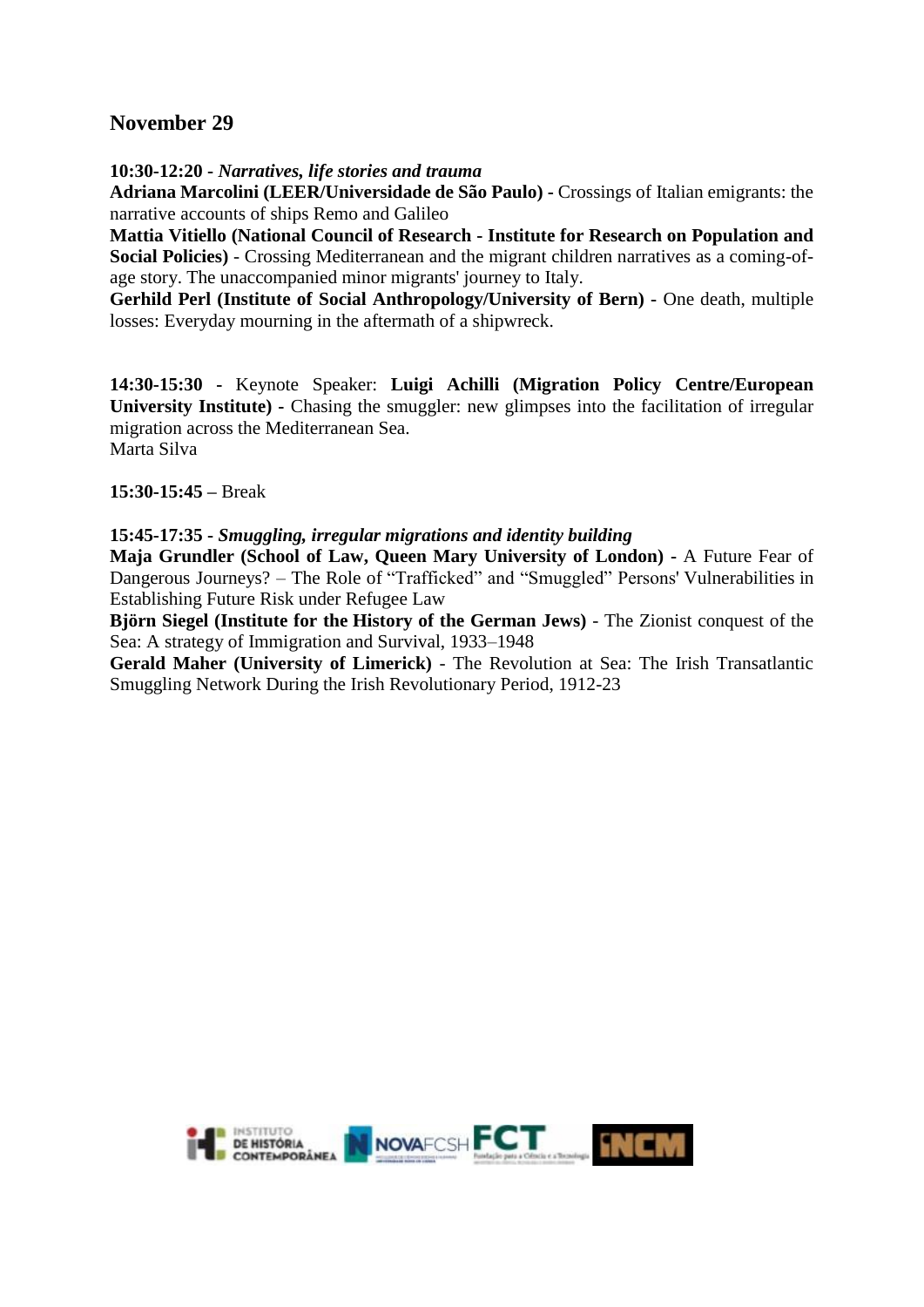# **ABSTRACTS AND BIOGRAPHICAL NOTES**

# **November 28**

# *KEYNOTE SPEAKER*

#### Irial Glynn **Thinking through oceans and comparing boat refugees across time and space**

#### **Abstract**

In 2015, over one million boat refugees sailed across the Mediterranean. Yet, it is important to remember that the recent European refugee 'crisis' is not the first time that people travelled by boat in search of asylum. In the 1940s, tens of thousands of Jewish boat refugees tried to cross the Mediterranean to reach Palestine. In the 1970s and 1980s, hundreds of thousands of 'boat people' took to the South China Sea to escape Vietnam. In the 1980s and 1990s, huge numbers of Cubans and Haitians tried to reach the US by crossing the Caribbean. All through the 1990s and 2000s, boat refugees from Iraq, Iran and Afghanistan sailed on the Indian Ocean in an attempt to reach Australia. However, contemporary commentators have largely overlooked previous journeys and experiences when discussing events on the Mediterranean, despite the lessons that the past can provide. How, for example, does Europe's reaction compare to how other regions in the past received boat refugees? Why have boat refugee numbers increased so significantly in recent years considering the modern transport revolution and the risks associated with taking to the high seas, as evidenced by the deaths of so many on the Mediterranean in recent years? What does this trend tell us about how immigration and asylum control have developed? To answer these and other questions, this paper will analyse how states have reacted to boat refugees across time and space, and examine how boat refugees and NGOs navigated that reception. I will pay particular attention to what occurred on water, since using seas and oceans as spaces of analysis is, I contend, a novel way to study the encounter between refugees, civil society, states and, in some cases, supranational entities.

#### **Biographical note**

Irial Glynn is a lecturer in social history at Leiden University. He is the author of *Asylum Policy, Boat People and Political Discourse* (Palgrave Macmillan, 2016).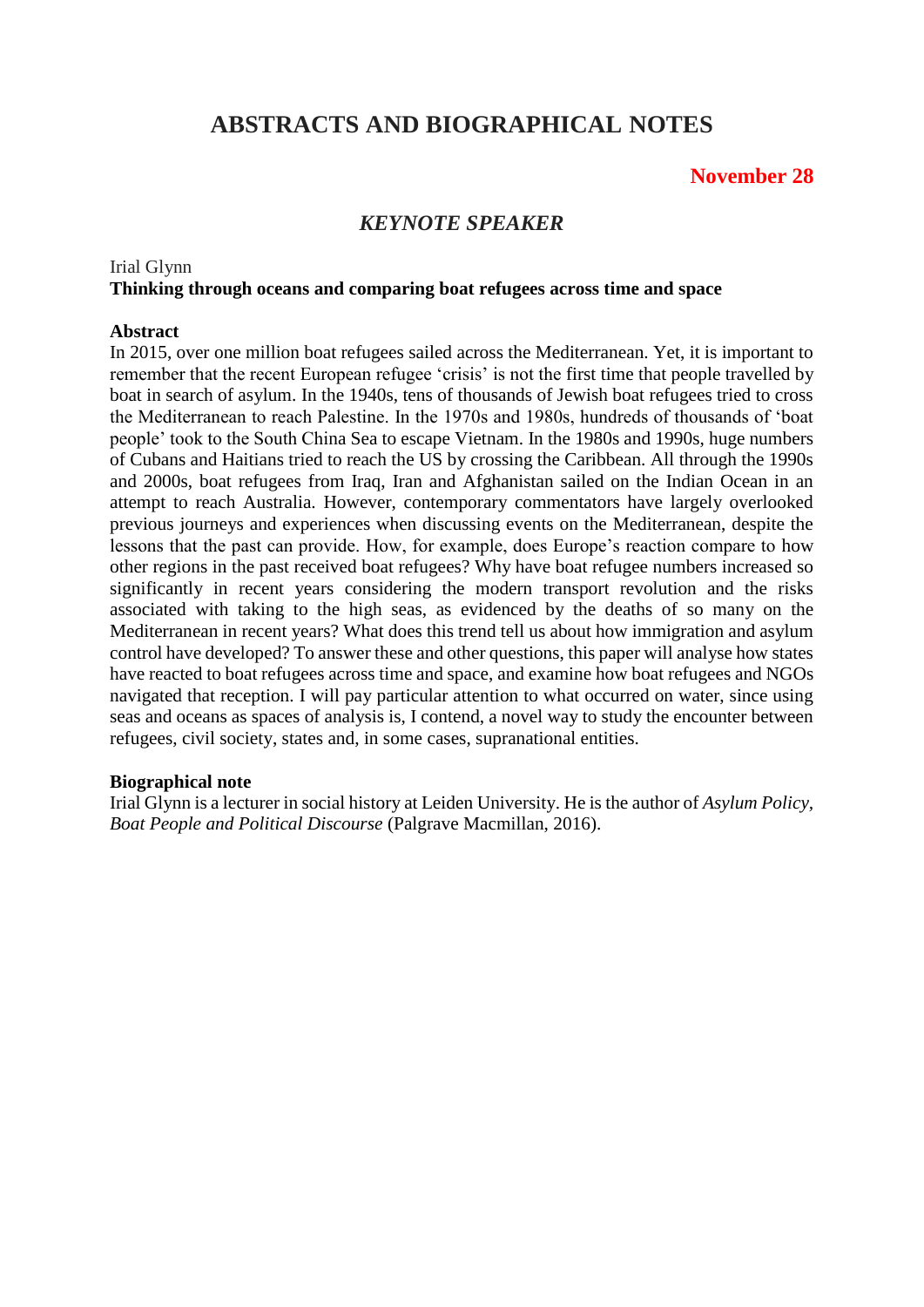# Harini Sivalingam **Waves of Fear: Navigating the Experiences of Maritime Forced Migrants**

#### **Abstract**

Maritime forced migration is not a new or recent phenomenon (Miltner, 2006; Mannik, 2016, Barnes, 2004, Mawani, 2018; Mereno-Lax and Papastavridis, 2016). For centuries forced migrants have embarked on voyages across the world's seas and oceans fleeing persecution, violence, disasters, and unstable conditions in their homelands (Mann, 2016). However, as the avenues for conventional means of migration and seeking asylum are shrinking and becoming more unattainable (Hyndman and Mountz, 2008; Macklin, 2005), those who are forced to flee their homelands are increasingly relying on desperate, dangerous and deadly maritime journeys (Mann, 2016; Mannik, 2016). The specific dynamics and experiences of maritime forced migration are distinguishable from forced migration by land and air and warrant increased academic scrutiny. However, as Mawani notes, migration scholarship centers land and territory and "seldom problematize oceans as prominent sites of global mobilities in their own right" (Mawani, 2018: p. 13).

While boat arrivals of forced migrants are not a new modality for forced migrants, the spectacle created by such arrivals have elicited securitized reactions from state authorities, the popular media, and the general public within destination states (Mountz, 2010; Mares, 2002; Perera, 2007). Forced maritime migration is often framed in public discourses as being "crisis-driven" despite the relatively and comparatively infrequent numbers of forced migrants arriving by sea (Mountz 2006; Newland, 2016; Mannik, 2014). Arrivals of forced migrants have consistently been characterized by state and public discourses in apocalyptic terms that invoke maritime terminology, such as "floods", "tides" and "waves" (Mannik, 2014; Mountz, 2006; Park, 2010; Krishnamurti, 2013; Bradimore and Bauder, 2011). Building from the insights of Mawani towards envisioning 'oceans as method', I utilize oceans as an analytical concept to foreground the experiences of Tamil maritime forced migrants that arrived in Canada via the *MV Ocean Lady* (2009) and the *MV Sun Sea* (2010).

#### **Biographical note**

Harini Sivalingam is currently a PhD Candidate in the Socio-Legal Studies program at York University. Her doctoral research examines legal, political and public discourse's around maritime forced migration to Canada. Harini obtained her law degree at Osgoode Hall Law School and a Masters of Law degree in International Comparative Law from McGill University. She has worked as a lawyer in private practice and at a community legal aid clinic in the area of immigration and refugee law. Harini has a diverse set of research interests including forced migration and refugee law, international and domestic human rights, critical security studies, and postcolonial studies.

Recent Publications:

Sept 2013 "Comparing Racist Discourses in the Tamil Canadian Protests and the Idle No More Movement" *Refugee Review*, Vol. 1 (2013) , p. 65 -73. Available online: <https://refugeereview.wordpress.com/practitioner-reports/sivalingam-harini/>

Oct 2012 Book Review of *Undesirables: White Canada and the Komagata Maru Story* in the Canadian Graduate Journal of Sociology and Criminology Vol. 1, No. 1 (2012), p. 58-59. Available online:<https://cgjsc-rcessc.uwaterloo.ca/index.php/cgjsc/article/view/26/9>

Toronto Star "Deportation fails to consider best interests of children" Feb 7, 2014. Available online:

https://www.thestar.com/opinion/commentary/2014/02/07/deportation of mothers fails to c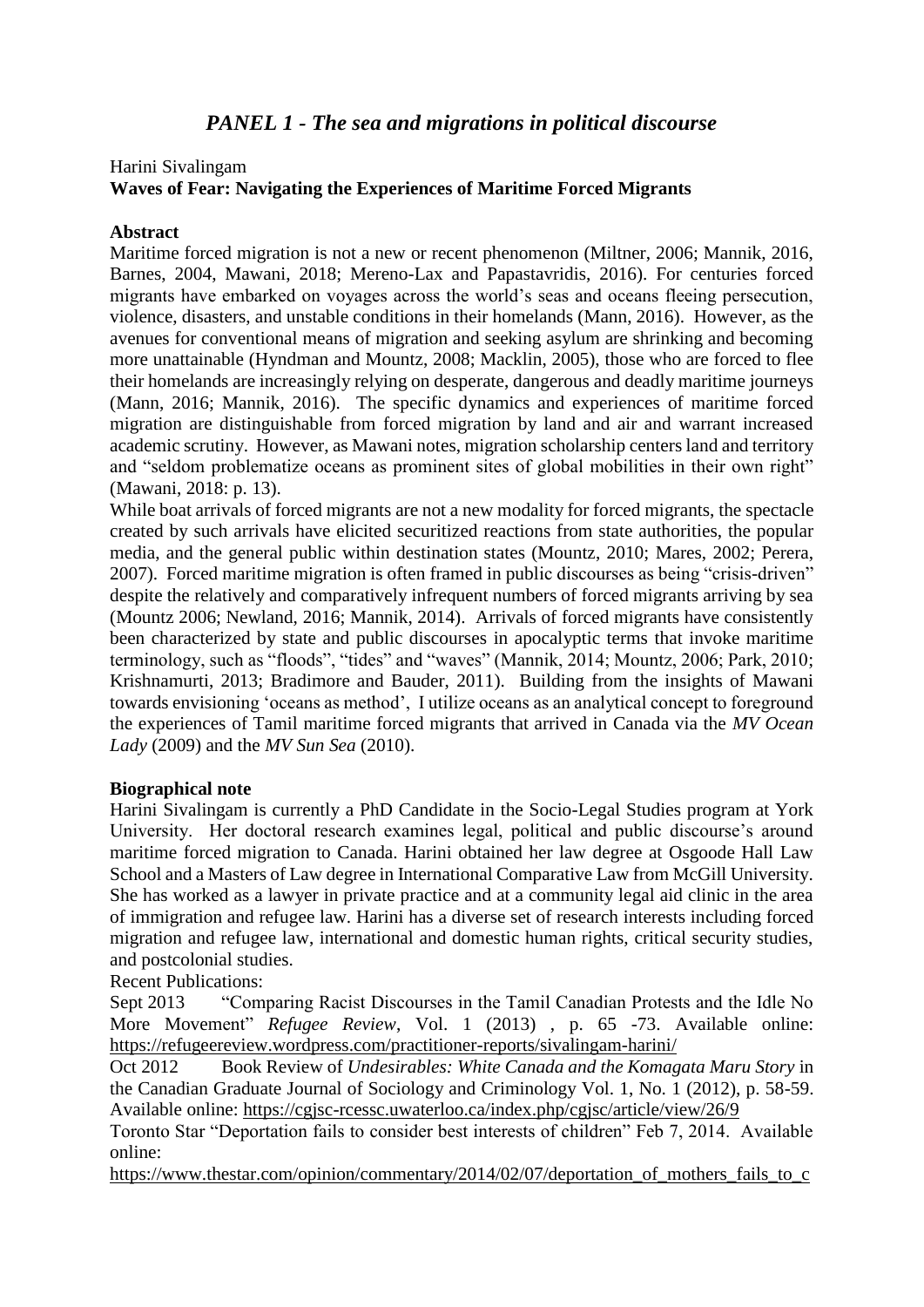[onsider\\_best\\_interests\\_of\\_children.html](https://www.thestar.com/opinion/commentary/2014/02/07/deportation_of_mothers_fails_to_consider_best_interests_of_children.html)

Toronto Star "Sri Lankan government moves closer to authoritarian rule" Jan 17, 2013. Available online:

[https://www.thestar.com/opinion/editorials/2013/01/17/sri\\_lanka\\_government\\_moves\\_closer\\_](https://www.thestar.com/opinion/editorials/2013/01/17/sri_lanka_government_moves_closer_to_authoritarian_rule.html) [to\\_authoritarian\\_rule.html](https://www.thestar.com/opinion/editorials/2013/01/17/sri_lanka_government_moves_closer_to_authoritarian_rule.html)

Toronto Sun "Tamils caught on sinking ship" April 24, 2009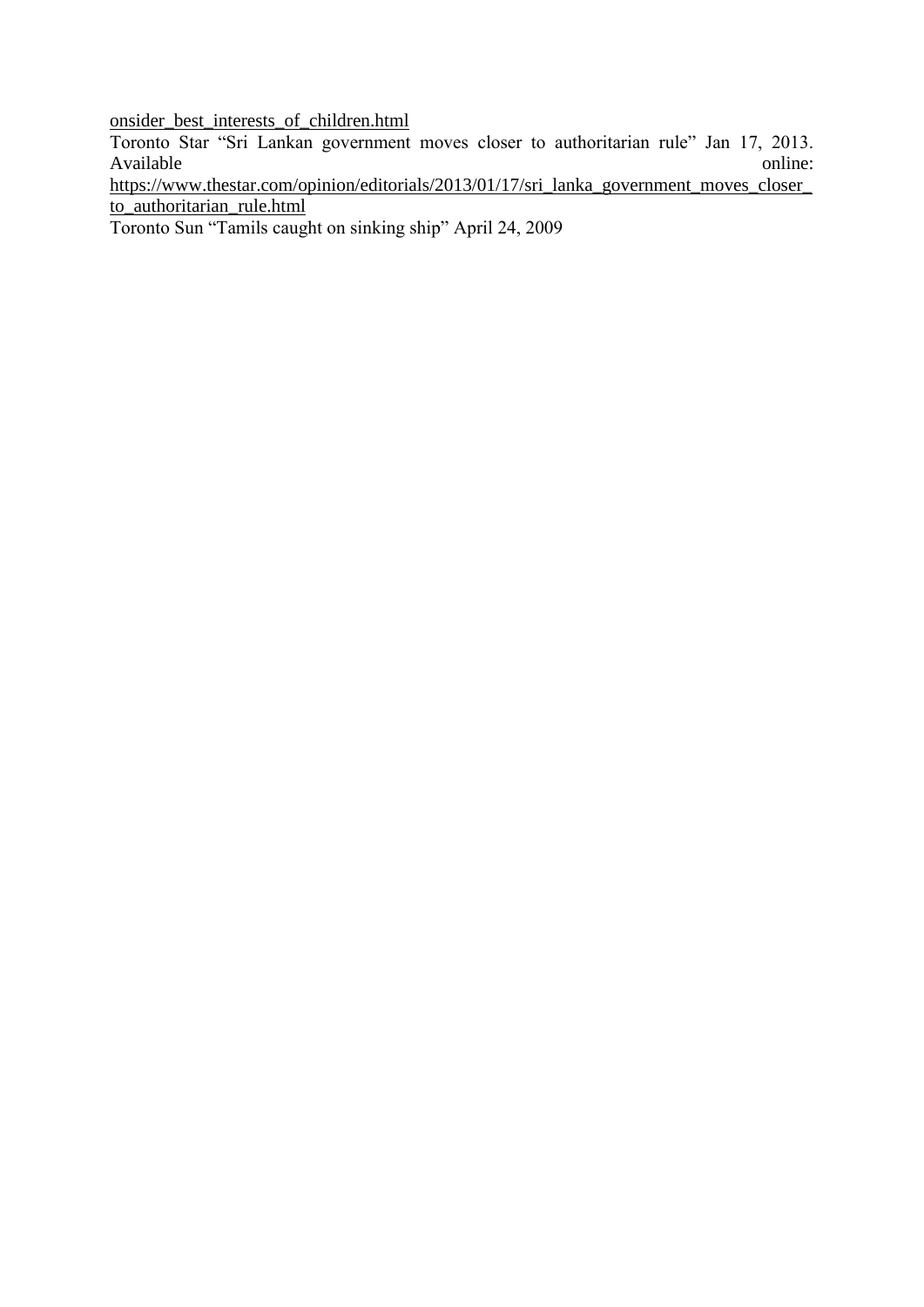#### Bruno Madeira **O mar como devir e obsessão no discurso das Direitas radicais portuguesas (1974-1985)**

#### **Abstract**

O mar tem sido alvo de abordagens económicas, que o encaram como fonte de receita e de subsistência alimentar, sociais, que o vêem como estando associado a momentos e a práticas de lazer, políticas, que nele privilegiam a dimensão soberanista e a de via de comunicação, literárias, que dele retiram decisiva inspiração, históricas, que lhe destacam a associação ao período da expansão portuguesa, e filosóficas, que procuram, a partir da conjugação de todas as anteriores, formular sistemas de justificação dos pretensos pathos e ontos nacionais. Por outro lado, é evidente, o mar tem tido também cabimento nos programas político-ideológicos que, ao longo do século XX, foram sendo propostos ou impostos aos portugueses. Essa preponderância do elemento marítimo enquanto devir nacional é particularmente verificável no discurso e nas ideias das Direitas radicais.

Com efeito, para a Extrema-Direita portuguesa, o mar, enquanto representação e conceito identitário, foi uma verdadeira obsessão, um modelo de explicação da natureza, da missão e do desígnio dos portugueses no mundo, uma compensação pela reduzida dimensão física do território, uma prova de que Portugal nunca se inclinara para a Europa, ou para a europeização, mas que, logo que lhe foi possível, se lançou às possibilidades e aos riscos que o horizonte marítimo estimulava na sua imaginação colectiva. O mar, foi de facto, enquanto abstracção teórica, fundamentação ôntica e definição teleológica do país uma constante no discurso e na narrativa direitistas.

Por conseguinte, e entendendo ser essa dimensão da mundividência das Direitas radicais preponderante para as compreender no quadro mais amplo do seu tempo e das suas coordenadas doutrinárias, realizaremos, relativamente ao período entre o 25 de Abril e a assinatura do Tratado de Adesão à CEE, e partindo sempre das fontes da própria Extrema-Direita, uma discussão do lugar e do significado que o mar assumiu nos seus discursos e posicionamentos políticos.

# **Biographical note**

#### Doutorando em História, CITCEM/FLUP

Licenciado em História (2014) e Mestre em História Contemporânea pela Faculdade de Letras da Universidade do Porto (2016). É investigador integrado no Centro de Investigação Transdisciplinar Cultura Espaço e Memória, estando inserido no grupo Valores em Transacção/Valores em Transição.

É bolseiro de doutoramento da FCT e frequenta o 3º Ciclo em História, estando a desenvolver uma investigação acerca da dimensão cultural das direitas portuguesas entre 1974 e 1985.

Tendo participado em diversas conferências e congressos científicos, viu publicada a sua tese de mestrado – «Não foi para morrer que nós nascemos»: o movimento ecológico do Porto (1974-1982) – pelas Edições Afrontamento/CITCEM em 2018.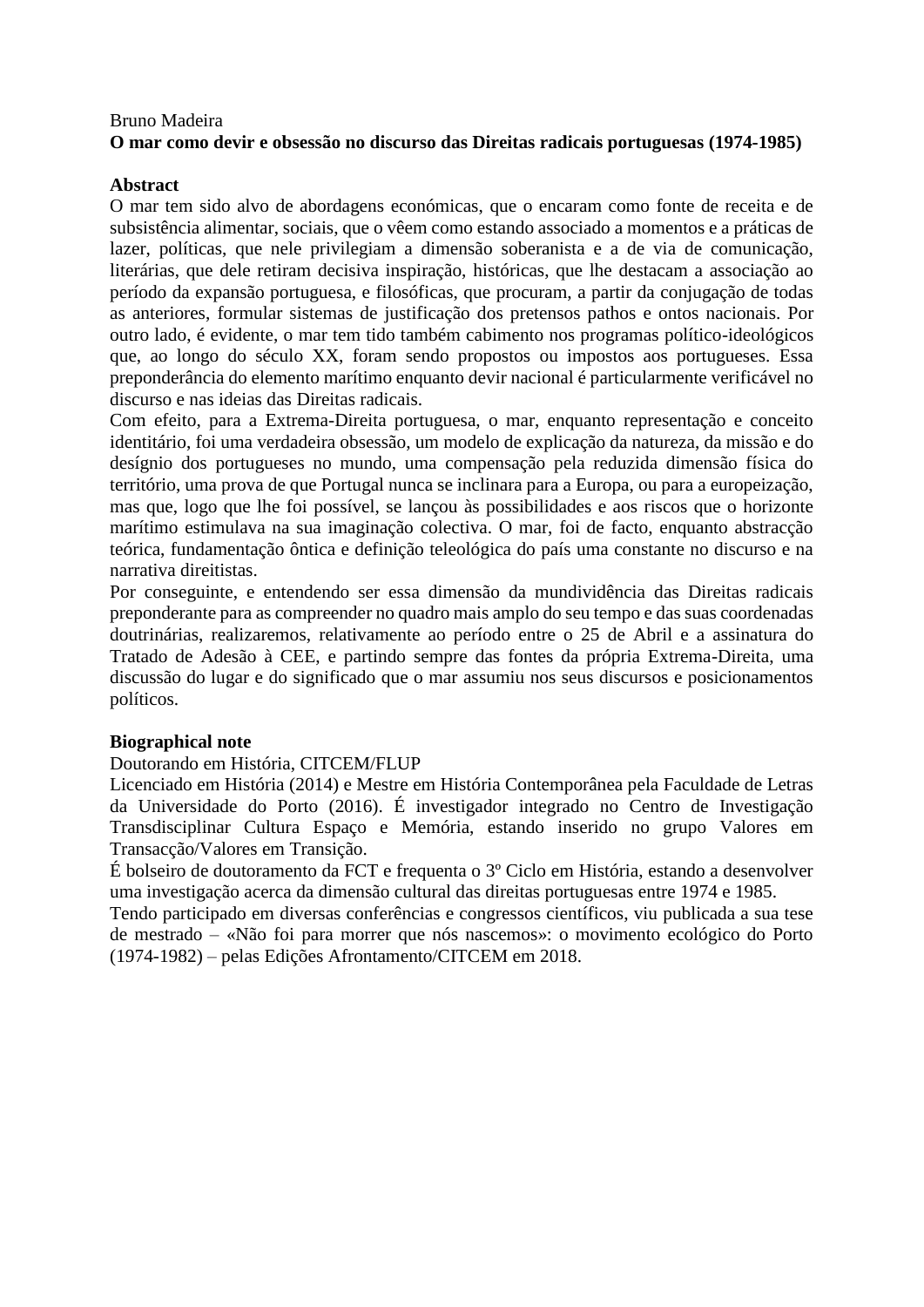# Graziele Frederico **Por uma gramática que nos permita ler como nostrum o Mediterrâneo**

# **Abstract**

Depois da passagem pela Líbia, a travessia do Mediterrâneo é uma das etapas mais perigosas da viagem dos migrantes que partem da África em busca de uma Europa que os acolha. No último ano na Itália, a prestação de socorro feita por embarcações de organizações nãogovernamentais, assim como pelas guardas costeiras foram periodicamente criminalizadas por diversos sujeitos políticos e institucionais. A mensagem era cessar o socorro, porque assim cessariam de chegar os doentes.

Em uma propagação midiática com evidências de inveracidade, questiono como podemos imaginar uma gramática que possa dar conta de fragilizar esse imaginário que vota por políticas de restrição e portas fechadas, enquanto divide em categorias vidas que são passíveis de luto e outras não.

Após as experiências da Segunda Guerra Mundial, Emmanuel Levinas em sua obra *Totalidade e Infinito*, debate o próprio conceito de humanismo e propõe o rompimento com a lógica da tradição filosófica ocidental. Segundo ele, essa tradição impõe a resolução dos conflitos a partir da dissolução do Outro, no sentido de reduzi-lo ao Mesmo. Sua proposta é uma relação partindo não da violência da redução, mas do acolhimento do rosto dessa alteridade que nos interpela através da linguagem.

Na conjuntura política italiana e europeia da última década, a retórica contra imigração é bastante específica: o imigrante indesejado, ainda que em menor número, é aquele que chega pelo mar. O Mediterrâneo, conhecido também como *Mare Nostrum*, não é nosso na verdade; ele pertence aos que nomeiam e deliberam sobre os mares interiores. Ainda que seja um mar compartilhado entre Europa, África e Oriente Médio. O direito à viagem escasseia de um lado da margem. Diante de embarcações que se encontram impedidas de lançar âncoras, a demanda por uma responsabilidade ética, a meu ver, torna-se urgente. Proponho então a releitura dessa gramática sobre os discursos em torno do Mediterrâneo a partir da obra *"Diritto al viaggio. Abbecedario delle migrazioni".* Organizada por Luca Barbari e Francesco de Vana, a reunião de quarenta e cinco verbetes tenta apontar uma epistemologia que nos leve a aprender ou reaprender a ler e escrever o fenômeno migratório, em um mar que ainda reivindica para si o adjetivo de *nostrum*.

#### **Biographical note**

Doutoranda no programa de Estudos Línguisticos, Literários e Interculturais em âmbito Europeu e extra-Europeu na Università degli Studi di Milano com um projeto sobre pósmemória e representação das ditaduras militar brasileira e salazarista-portuguesa nas narrativas recentes. Jornalista formada pela Universidade Federal de Santa Catarina, foi bolsista do Conselho Nacional pelo Desenvolvimento Científico (CNPq) brasileiro durante o mestrado em Literatura na Universidade de Brasília. Apresentou no final de 2016 a dissertação "Ausências e silenciamentos: a ética nas narrativas recentes sobre a ditadura militar brasileira". Entre suas publicações mais importantes está o livro reportagem *Entrada proibida: o relato de um refugiado (2ª edição, Edições Carolina, Brasília - Brasil)* realizado em 2008-2009, que conta história do combate à imigração – especialmente aquela africana - na Itália*.* Mais recentemente, organizou o volume *Literatura e direitos humanos,* em conjunto com Regina Dalcastagnè e Paula Dutra, publicado pela editora Zouk, Porto Alegre (Brasil) no ano de 2018. Além desses, organizou junto com Paula Dutra e Lúcia Mollo, um dossie de entrevistas sobre autoria negra na literatura brasileira contemporânea para a Revista Estudos de Literatura Brasileira Contemporânea, em 2017. A partir de 2018, passou a colabora também como assistente na edição da Veredas – Revista da Associação Internacional de Lusitanistas.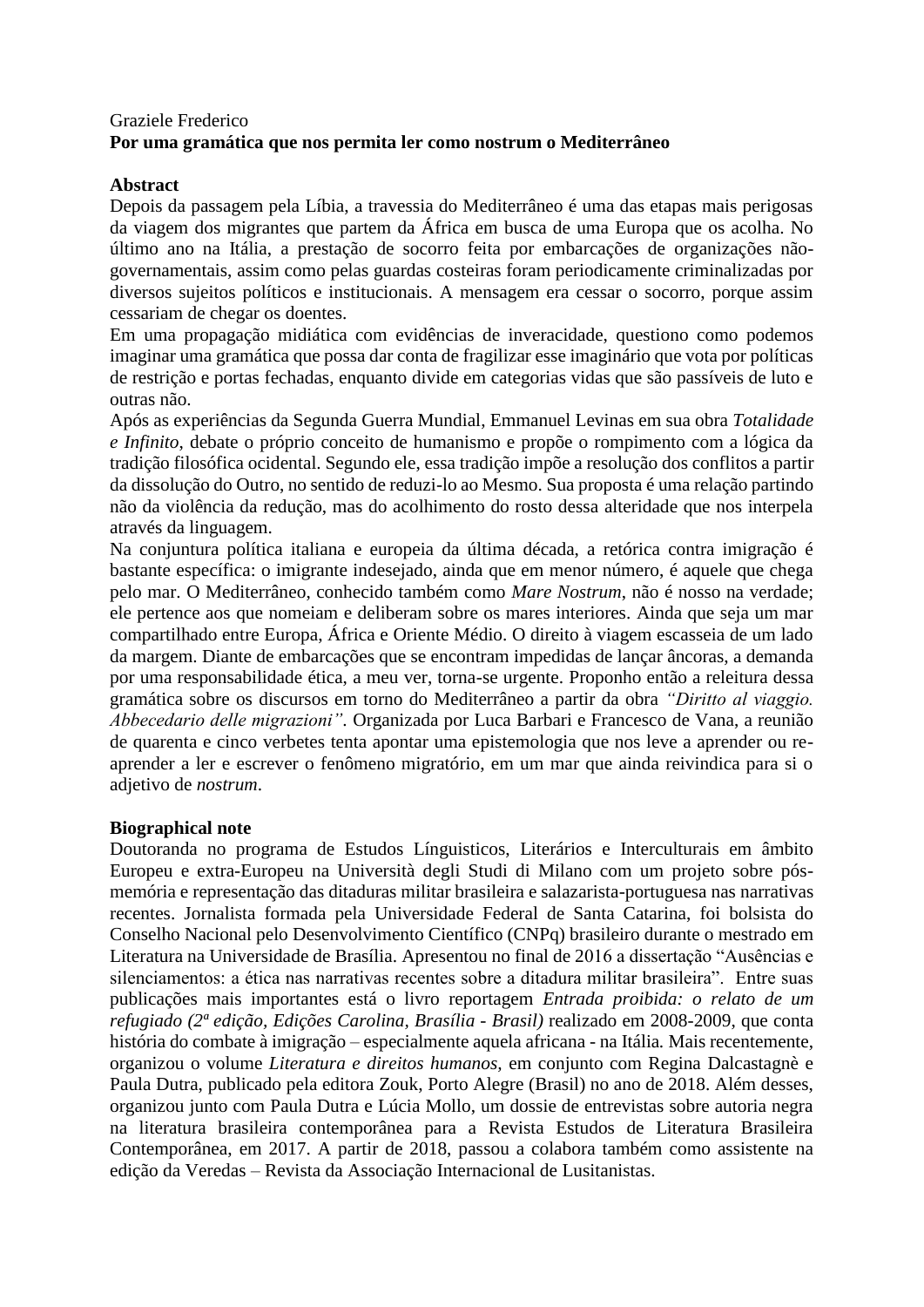# Sara Hussein **Cross-Mediterranean Egyptian Migrants: A Discursive Analysis**

#### **Abstract**

In the past couple of years, footage of overloaded migrants' boats and tragic death tolls of drownings at sea have become a reoccurring headline. The Central Mediterranean route to Italy from either Egypt or Libya has become one of the most popular passageways for those chasing the dream of a more promising life in Europe. Among these individuals are Egyptians whose attempts to migrate across the sea from Egypt's north coast via smuggling vessels comprise a rapidly growing phenomenon. According to figures by UNHCR, the number of Egyptians arriving in Italy by smuggling boats from 344 in 2015 to 2,634 in 2016, making Egyptians one of the top ten nationalities of crossing the Central Mediterranean through irregular means during that period, although this population remains understudied in cross-Mediterranean migration literature. My research investigates how the Egyptian migrant subject who chooses to cross the Mediterranean through irregular means to reach Europe is discursively constructed in Egyptian media, particularly in the wake of the 2016 Rashid boat sinking. In both official and unofficial discourse, this highly visible spectacle at sea raised questions on accountability and the role of the state. By identifying and analyzing themes collected from various Egyptian media, official statements, and cultural production, I use a discursive lens to study the dynamics of Egyptian irregular mobility, identifying the particular ways the Egyptian clandestine is imagined, comparing them to depictions of migrant narratives. This research employs critical discourse analysis tools to examine how these individuals and this type of movement has been represented by hegemonic narratives by linking these representations to the material conditions of local socio-economics, state-society relations, and wider securitization and border control regimes. Engaging and unpacking this discourse offers a way to understand the purposes specific themes serve in shaping the production of knowledge on unauthorized mobility.

#### **Biographical note**

I am a recent graduate of the American University of Cairo's MA program in Middle East Studies. My research interests include migration flows in the Middle East, state-society relations, and Egyptian modern history.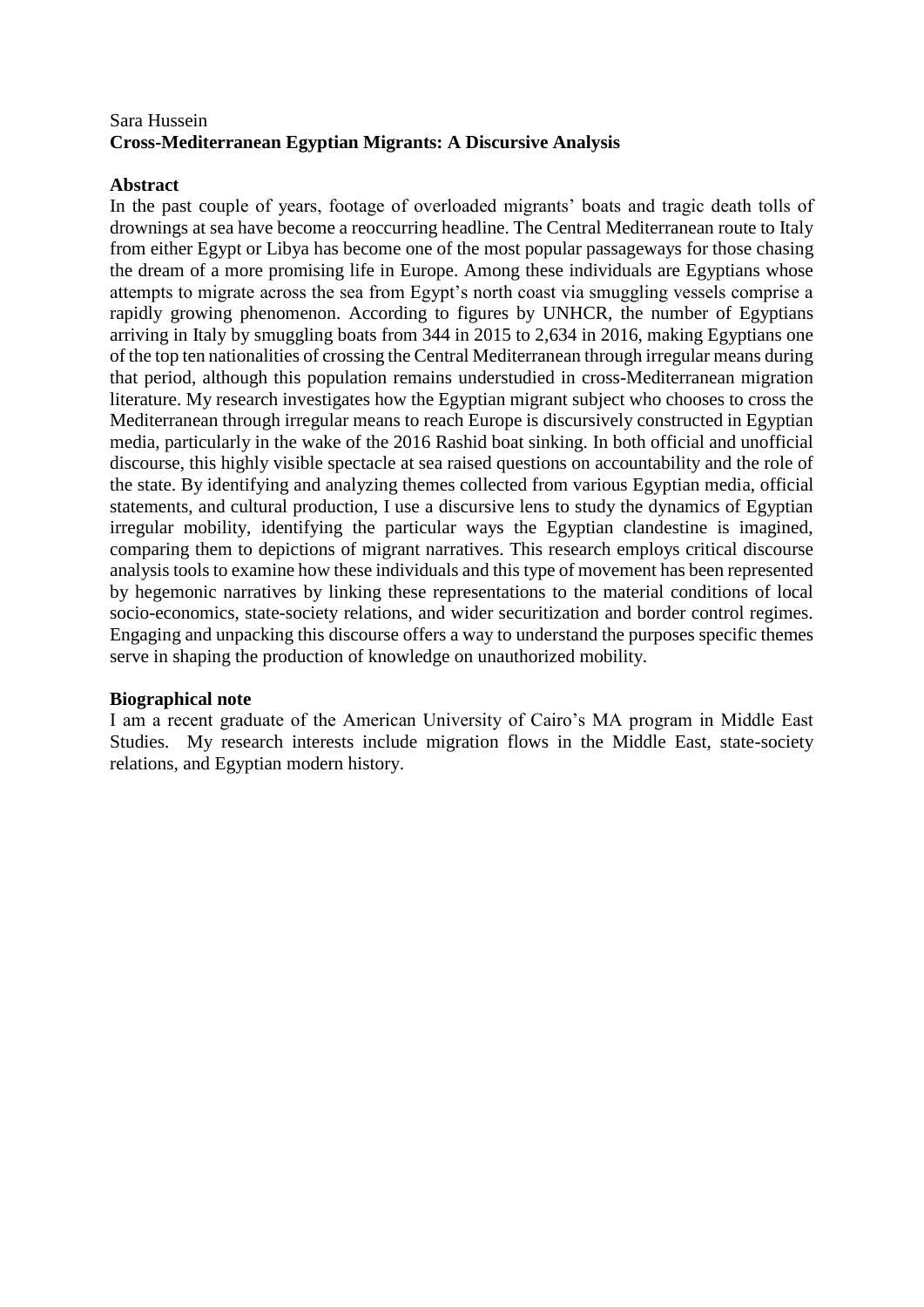# *PANEL 2 - Securitization at the border: Surveillance and Rescue (I)*

# Celia Miralles Buil **The sanitary control of migrants in Lisbon's Port (1901-1947)**

#### **Abstract**

This paper explores the construction of a sanitary border and its impact in migrants' itineraries in Lisbon. It focuses on a period that witnessed -in theory- the end of quarantine stations and the establishment of new spaces of retention and control for migrants arriving at the port by sea or by land.

At the end of the 19<sup>th</sup> century, Lisbon aimed at becoming "the gate of Europe". For this purpose, it planned to improve the port to facilitate the traffic of goods and people. But these ambitions were quickly frustrated by the obligation to maintain the quarantines in the Lazaretto of Porto Brandão. Physicians and healthcare authorities justified these measures by the numerous epidemics of the time.

In 1901 an intermediate solution was found: the Portuguese authorities set up a disinfection station through which all travelers and goods had to pass. They also reinforced measures to supervise migrations through the creation of a Maritime Health Service. This service had both the duty to supervise the arrival of migrants and travelers by sea and, later, to prepare the departure of emigrants coming from the rural provinces, who embarked to America via Lisbon. This paper intends to provide an overview of health control measures for migrants in Lisbon's Port. The sources available in the archives of the Maritime Health Service help us to follow the migrants who embark and disembark and to observe their own experience in the place of exit, transit and arrival. In 1919, the control of the emigrants' departures increased, with the creation of Health Assistance Service for emigrants. This new health service was located at the port and was in daily collaboration with the Maritime Health Service. One question we want to address here is how these two services, which shared same space and building, worked together, and how the migrants' journeys were affected by this double control.

#### **Biographical note**

Celia Miralles Buil is an historian, post-doctoral researcher at CIUHCT, Universidade de Lisboa in Portugal. She hold a PhD in History and Urbanism from the Université Lumière Lyon 2 and the Universitat Politècnica de Catalunya (PhD Dissertation: *Tuberculosis and social space in Barcelona: 1929-1936*).

Main research interests: Health and urban environment in Southern Europe (20th century); Sea, ports, migrations and health controls in mediterranean and atlantic cities (20th century)

Current research project: "Controlling the Sea? Environment and Health in mediterranean and atlantic cities (1870-1940)"

Publications (selection): "Tuberculosis and urban overpopulation in Spain in the early twentieth century". *Histoire, Economie, Société*, n°1, 2017, p.57-75; "Architecture in the service of health: the example of the anti-tuberculosis dispensary of Barcelona, 1934-1936"] *Carnets du LARHRA,* 2016, p. 131-149; "Controlling the city to eliminate the disease: the case of antituberculosis prevention in Barcelona, 1920-1936" in *Espacios de control y regulación social. Ciudad, territorio y poder (S. XVII-XX),* Ediciones Serbal, 2014, p.235-252.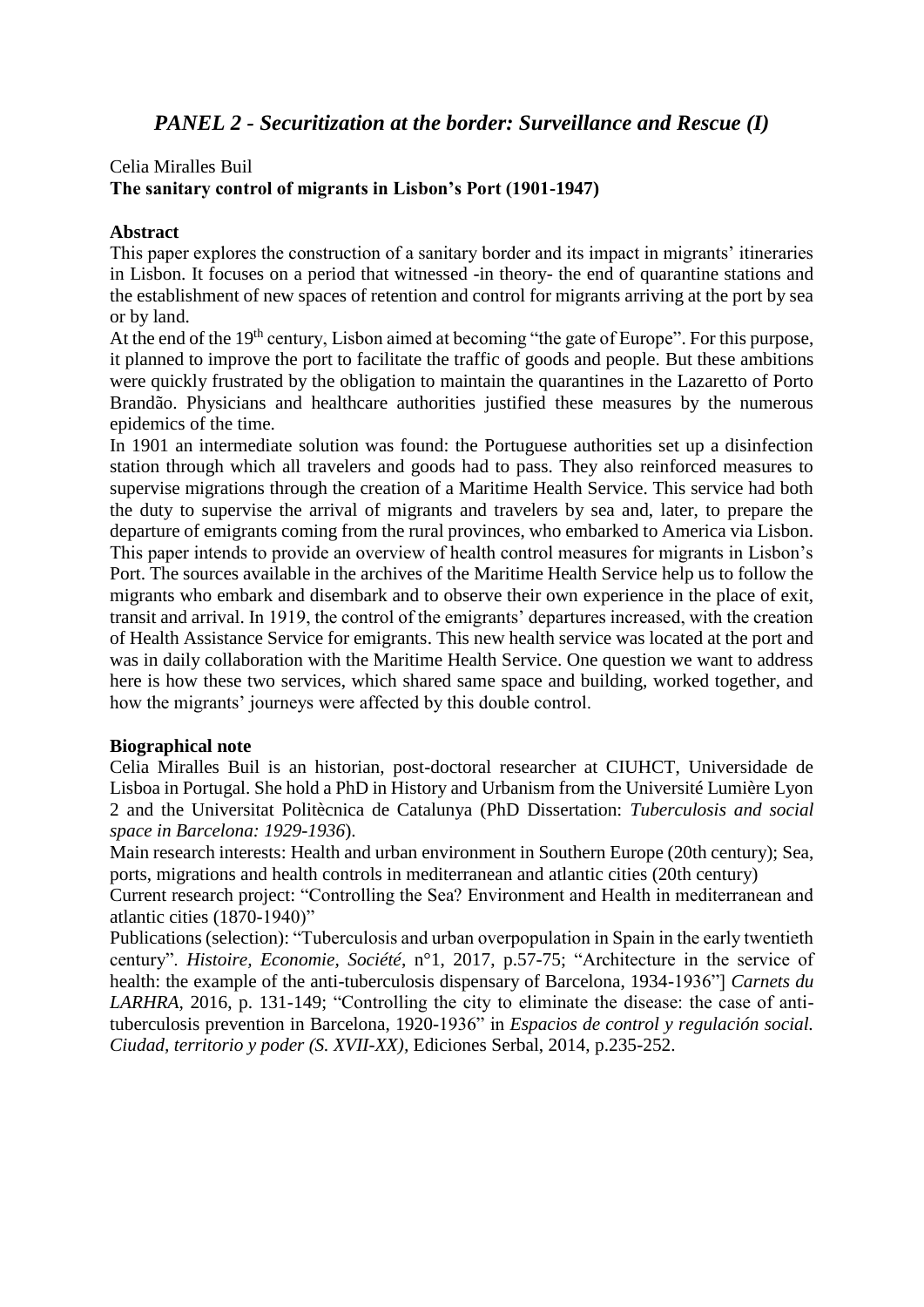#### Iain Johnston-White **Enforcing a Hostile Environment: The Police and Lascar Immigration to Britain, 1925- 40**

#### **Abstract**

The 'Hostile Environment', a recent policy intended to deter immigration to the UK, has been the subject of considerable press attention. This approach to immigration is not, however, a new phenomenon. British governments across the twentieth century also adopted deterrence methods targeted at immigrant groups considered less desirable at a given time. This article addresses an earlier period of hostile environment, beginning in the 1920s, to examine the methods used to dissuade and impede non-white immigrants from settling in Britain.

My paper looks at the experience of 'Lascars', a loosely-defined group who were mainly considered to be comprised of South Asian seafarers. Merchant seafaring was one of the oldest occupations in the British Empire, and its organization reflected imperial ideology: pay, leave entitlement and conditions of employment were all determined along racial lines. Lascars were only given round-trip contracts that originated outside Britain, designed to preclude the possibility of settlement when ships docked in British ports. Nevertheless, the British Government's approach to this issue was complicated by a number of factors; not least was the fact that merchant seafaring was a private industry and that Indians, as subjects of the British Empire, were legally allowed to reside in imperial domains.

This paper will specifically highlight the role of the police as enforcers of government policy. Occupying a key position between the state and the immigrant, the police were often the first point of contact for Lascars who wished to settle in Britain; these interactions shaped the effectiveness of government policy, as well as the experiences of Lascars. The variable willingness of police to enforce tough restrictions and employ the full power of legislation determined how successful the hostile environment was in practice, shaping the ability of the British Government to enforce restrictive immigration policies.

#### **Biographical note**

Iain Johnston-White received his PhD from the University of Cambridge and is currently Lecturer in British History at the University of Roehampton. His research explores the British Empire and war in the twentieth century. His current project considers the impact of the Second World War on colonial port cities around the British Empire, with particular emphasis on colonial labor, economics and the politics of imperialism.

Previously, he was Lecturer in the Department of International Politics, Aberystwyth University. In 2017, he published The British Commonwealth and Victory in the Second World War with Palgrave Macmillan.

Refereed Journal Articles:

2014 'The British Commonwealth Air Training Plan and the Shaping of National Identities in the Second World War', Journal of Imperial and Commonwealth History, December 2014

2014 'The Dominions and British Maritime Power in World War II', Global War Studies, 11:1 Book Chapters:

2016 'Gold and Dollars: Canada, South Africa and British War Finance, 1939-45', An Imperial World at War: The British Empire, 1939-1945, editor Ashley Jackson

2015 'Imperial Settler-Regions in the Second World War: The Case of British Air Training in Southern Africa', Fighting for Britain: Negotiating Identities in Britain During the Second World War, editors Wendy Ugolini & Juliette Pattinson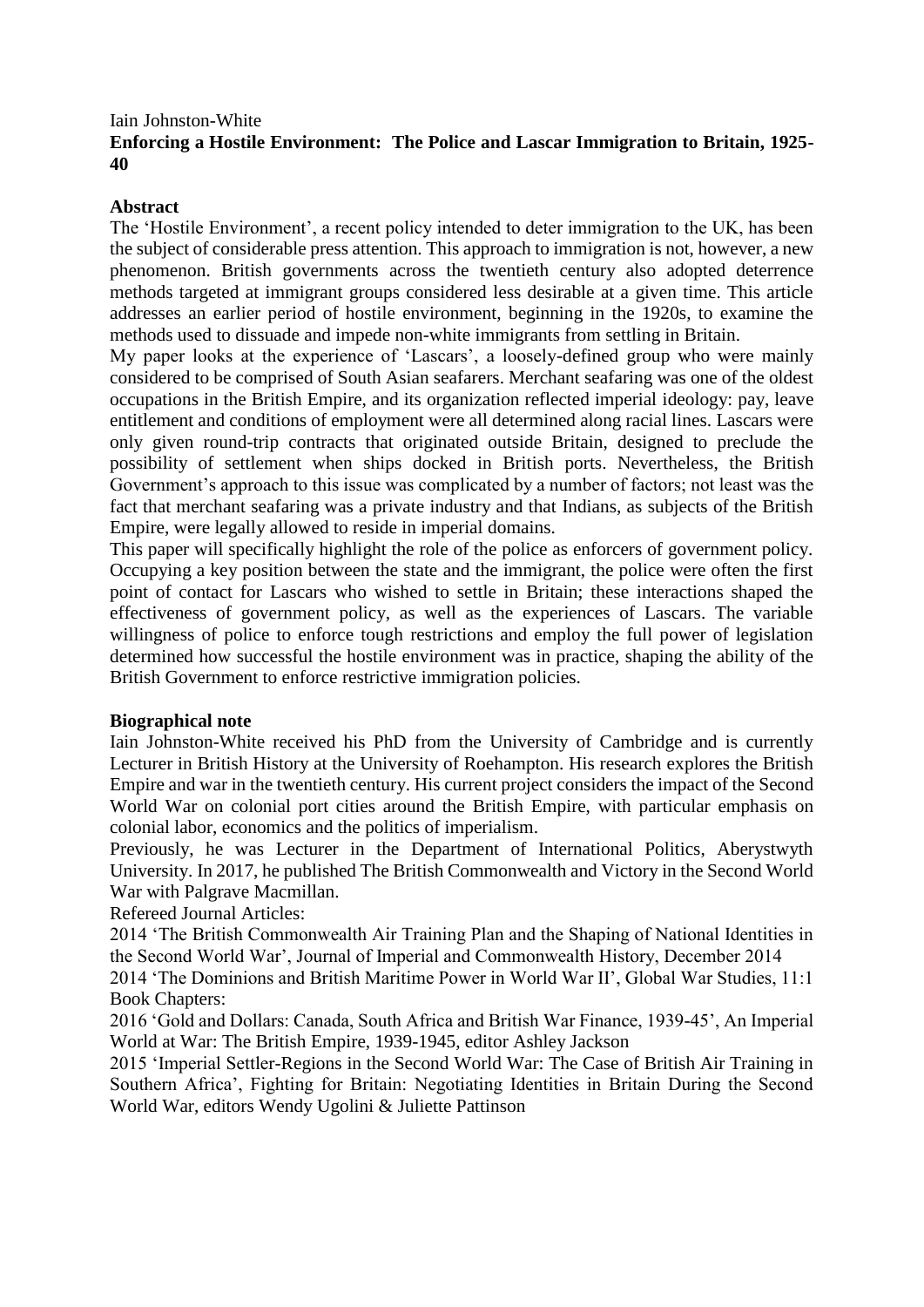# Mattea Weihe **The Vulnerability of Migrants in Libya in Three Stages: From Historical Roots to Current Developments**

#### **Abstract**

Paper Proposal The Vulnerability of Migrants in Libya in Three Stages: From Historical Roots to Current Developments The migration history of Libya from the 80's and 90's is showing the historical roots of today's vulnerability of migrants in the region. Due to Gaddafis new focus on the south and the rise of PanAfrican ideas, migrants from Sub-Sahara Africa were witnessing a constant interplay of closing and opening of Libyan borders. Economic goals were demanding foreign labor force, while nationalist ideologies, security concerns and racism were asking for a closure of the border. The result of this contradiction was on one side a discursive opening of the borders – especially seen in the Gaddafis speeches and his slogans like Africa for Africans – and on the other repressive measures and restrictive migration laws that were making it nearly impossible to enter the country legally. Currently, migrants are reaching a new level of vulnerability. A high number is located in Tripoli which is characterized by a new out breaking of a civil war. International Organizations like the UNHCR are expressing that they are currently evacuating migrants, but these official information differ from what researches and journalists have been informed about by migrants in detention centers themselves. Instead, we read in reports that they are being forced to participate in the events of war and images are circulating that are showing migrants being wounded from gunshots. Due to the lack of evacuation measures and the terrible conditions in the centers, a high number of migrants don't see an alternative but fleeing the country by boat. As soon as they enter these boats, migrants are reaching the peak of their vulnerability. The chances of safely reaching Europe have become increasingly smaller because of the termination of national sea rescue operations and the criminalization of civil rescue organizations. Migrants that have been rescued by NGOs despite all criminalization measures have been reporting about torture and human rights violations in Libya, which is not only leading to questioning the cooperation between the EU and the so called Libyan coastguard, but also making it untenable. The paper outlines three phases of vulnerability of migrants that stress that the termination of a national sea rescue operation is unacceptable. The historical as well as the current developments demonstrate the reasons why civil sea rescue NGOs are still feeling obligated to undertake the task of rescuing migrants at sea.

#### **Biographical note**

Academic career: University of Hamburg, Germany; B.A. Art Theory (Universität der Bildenden Künste Hamburg); B.A. Middle Eastern Studies (Universität Hamburg); Taking up M.A. Peace and Security Studies (Universität Hamburg) in October

Other: Advocate and Cultural Mediator for Sea-Watch e.V., German civil sea rescue organization, Cultural Mediator for Refugee Rescue; Intern at Institute of Middle Eastern Studies, GIGA Hamburg; Paper presentations at WOCMES Sevilla and DAVO Hamburg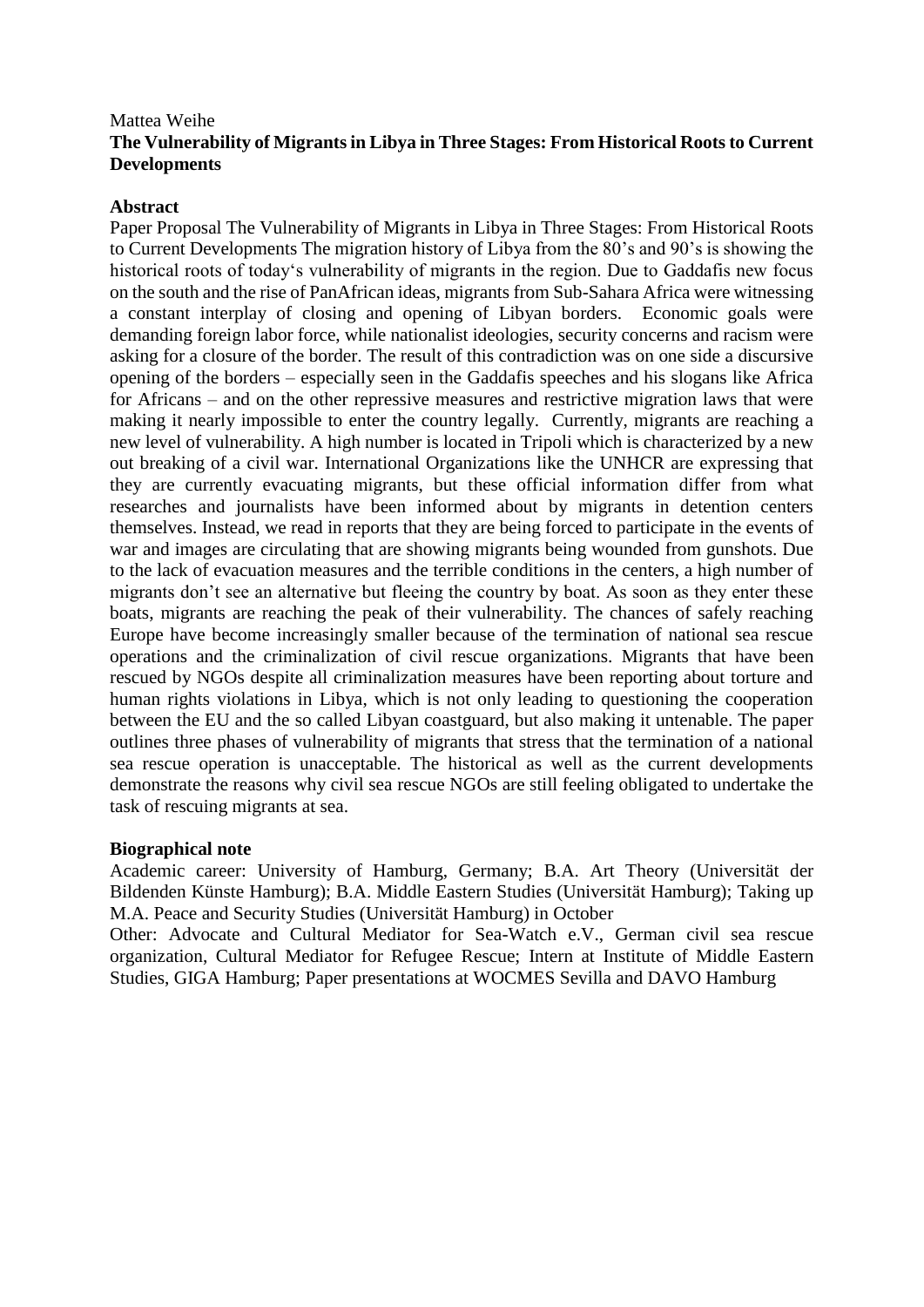# *PANEL 3 - Securitization at the border: Surveillance and Rescue (II)*

Rafael Peláez Martín, Dulce Pimentel, Carlos Ribeiro Medeiros **Repensar o Mare Nostrum: rotas migratórias contemporâneas e a ação política da UE**

#### **Abstract**

Ao longo de séculos, o mar tem constituído uma via privilegiada de acesso à Europa, no entanto, nos últimos anos o Mediterrâneo transformou-se numa das fronteiras mais mortíferas para migrantes e refugiados que tentam alcançar o continente europeu. Em 2015, ano que correspondeu ao pico da designada crise migratória, registou-se mais de 1 milhão de requerentes de asilo, devido à intensificação dos conflitos armados e à repressão exercida por regimes autoritários em países africanos e do Médio Oriente e, em 5 anos (outubro de 2013 a dezembro de 2018) o número de mortos no mar ascendeu a 18 000 (OIM, 2019).

Até à data, a UE tem adotado medidas para fazer face à pressão migratória. Estas medidas passam pela revisão da jurisprudência em vigor, pela criação de novos instrumentos legislativos e pelo desenvolvimento de mecanismos de resgate e segurança (Piçarra, 2016). Assim, a vaga migratória dos últimos anos, a divergência entre as prioridades de salvamento e as exigências da defesa da segurança europeia conjuntamente com a ação e, por vezes, a incapacidade da UE perante esta emergência no Mediterrâneo, constituem o tema central da investigação.

Em primeiro lugar é feita uma reflexão geográfica e política das rotas migratórias no Mediterrâneo, as quais se têm revelado as mais mortíferas. A crise humanitária e a falta de respostas eficazes tem tido como consequência a criação de canais irregulares de migração. Tendo como base os dados oficiais mais recentes, é feita uma avaliação sobre as práticas das redes de tráfico de pessoas, pondo o foco na organização das travessias por mar e no reforço das fronteiras como solução temporária perante esta nova realidade migratória. A segunda parte do artigo inclui dados relativos às tendências migratórias e aos fluxos de entrada. É feita uma análise quantitativa, com recurso à informação estatística disponível, sobre a entrada de migrantes, requerentes de asilo e refugiados

e sobre as detenções e deportações registadas ao longo dos últimos anos (Eurostat, 2019; OIM, 2019).

É ainda traçado um quadro geral da agenda europeia da migração, salientando a relevância que têm adquirido os seus instrumentos, financiamento e operações em curso como resposta à vaga migratória de 2015, a qual afetou os países mediterrânicos de forma mais direta (Arango, 2016). Por último, será discutido o efeito político que a pressão migratória tem gerado em alguns setores da sociedade europeia, com o avanço da extrema-direita e a formação de grupos xenófobos e antiimigração, destacando os casos do VOX em Espanha, do governo de Salvini e as políticas securitárias em Itália e das persistentes recusas de resgate e desembarque de migrantes em Malta e Itália.

# **Biographical notes**

Rafael Peláez Martín - Licenciado em Geografia e Gestão do Território pela Universidade de Málaga Mestre em Migrações, Inter-etnicidades e Transnacionalismo pela Universidade Nova de Lisboa rafapelaez93@hotmail.com

Dulce Pimentel - CICS.NOVA Centro Interdisciplinar de Ciências Sociais, NOVA FCSH Doutora em Geografia e Planeamento Regional pela Universidade Nova de Lisboa dpimentel@fcsh.unl.pt

Carlos Ribeiro Medeiros - CIEJD Centro de Informação Europeia Jacques Delors Pósgraduação em Estudos Europeus pela Universidade de Lisboa e Mestre em Ciências da Informação e Documentação pela Universidade Nova de Lisboa carlos.medeiros@ciejd.pt Publicações: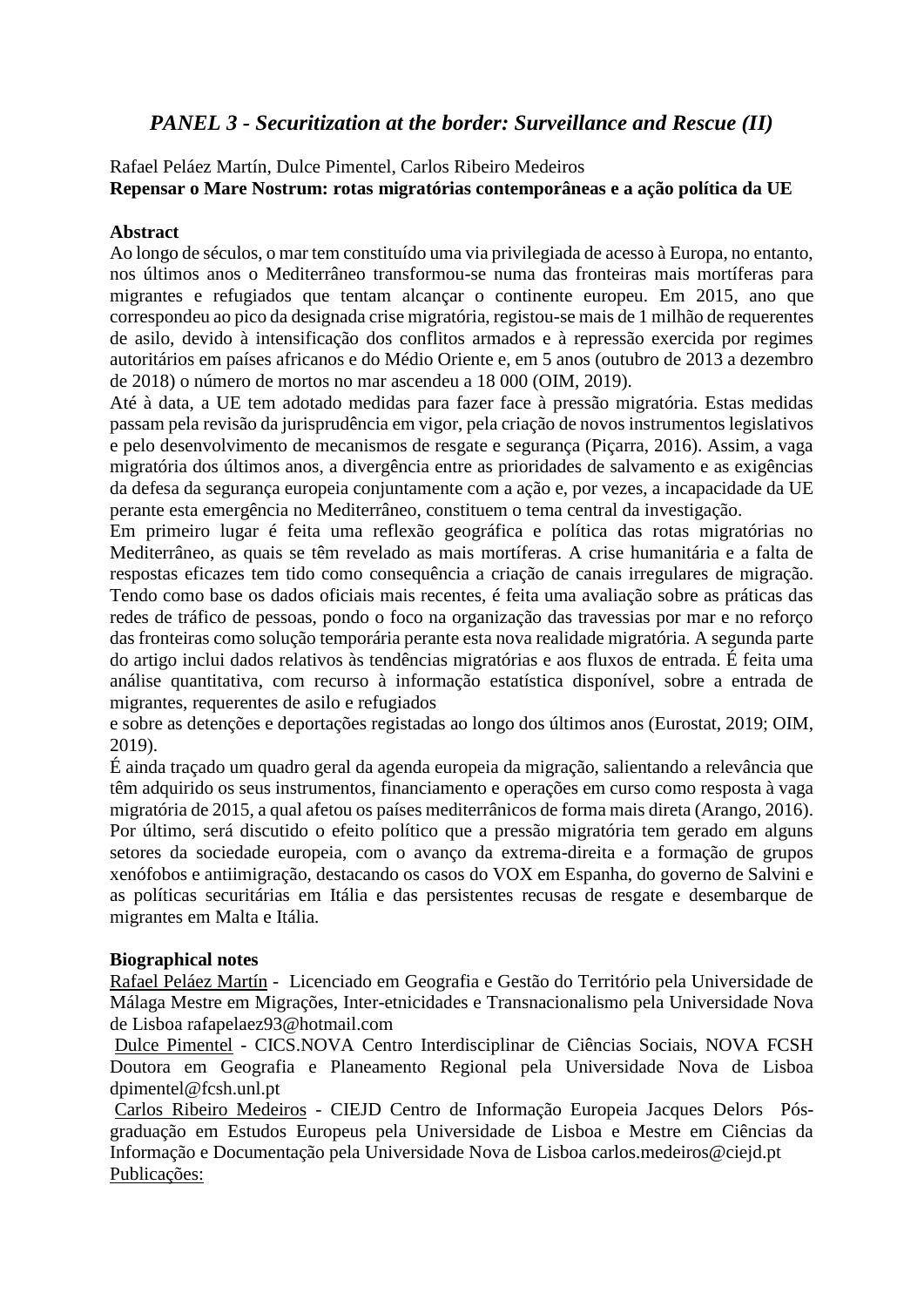Peláez Martín, R., Pimentel, D., Medeiros, C. (2018). O sistema europeu comum de asilo: implementação e resultados. Uma análise comparativa da situação em Portugal e Espanha. XVI Colóquio Ibérico de Geografia. Península Ibérica no Mundo: problemas e desafios de uma intervenção ativa da Geografia, 57 Novembro de 2018, Lisboa, Livro de Atas do XVI Colóquio Ibérico de Geografia, p.476-485. ISBN: 978-972-636-275-3 (e-book) https://drive.google.com/file/d/1Ngc5P3B2FpXqe4a1X\_9D7fR3fazJA\_tK/view

Pimentel, D., Gomes, M.C.S (2018). L'inversion des tendances migratoires au Portugal in Golaz, V., Lefèvre, C., Véron, J. (sous la direction de), La crise dix ans après. Documents de Travail 239. Institut National d'Etudes Démographiques, Paris. pp 137-152. https://www.ined.fr/fichier/s\_rubrique/28222/dt.239.europe.crise.economique.fr.pdf

Boutros, M.B., Pimentel, D., Esteves, A. (2018). Integração de beneficiários de proteção internacional no ensino superior: o caso de Itália, XVI Colóquio Ibérico de Geografia. Península Ibérica no Mundo: problemas e desafios de uma intervenção ativa da Geografia, 5-7 Novembro de 2018, Lisboa, Livro de Atas do XVI Colóquio Ibérico de Geografia, p.467-475. ISBN: 978- 972-636-275-3 (e-book)

https://drive.google.com/file/d/1Ngc5P3B2FpXqe4a1X\_9D7fR3fazJA\_tK/view

Pimentel, D., Gomes, M.C.S. (2018). La crise actuelle au Portugal: conséquences sur les tendances démographiques et les politiques sociales in Golaz, V., Lefèvre, C., Véron, J. (sous la direction de), La crise dix ans après. Documents de Travail 239. Institut National d'Etudes Démographiques, Paris. pp. 111-136.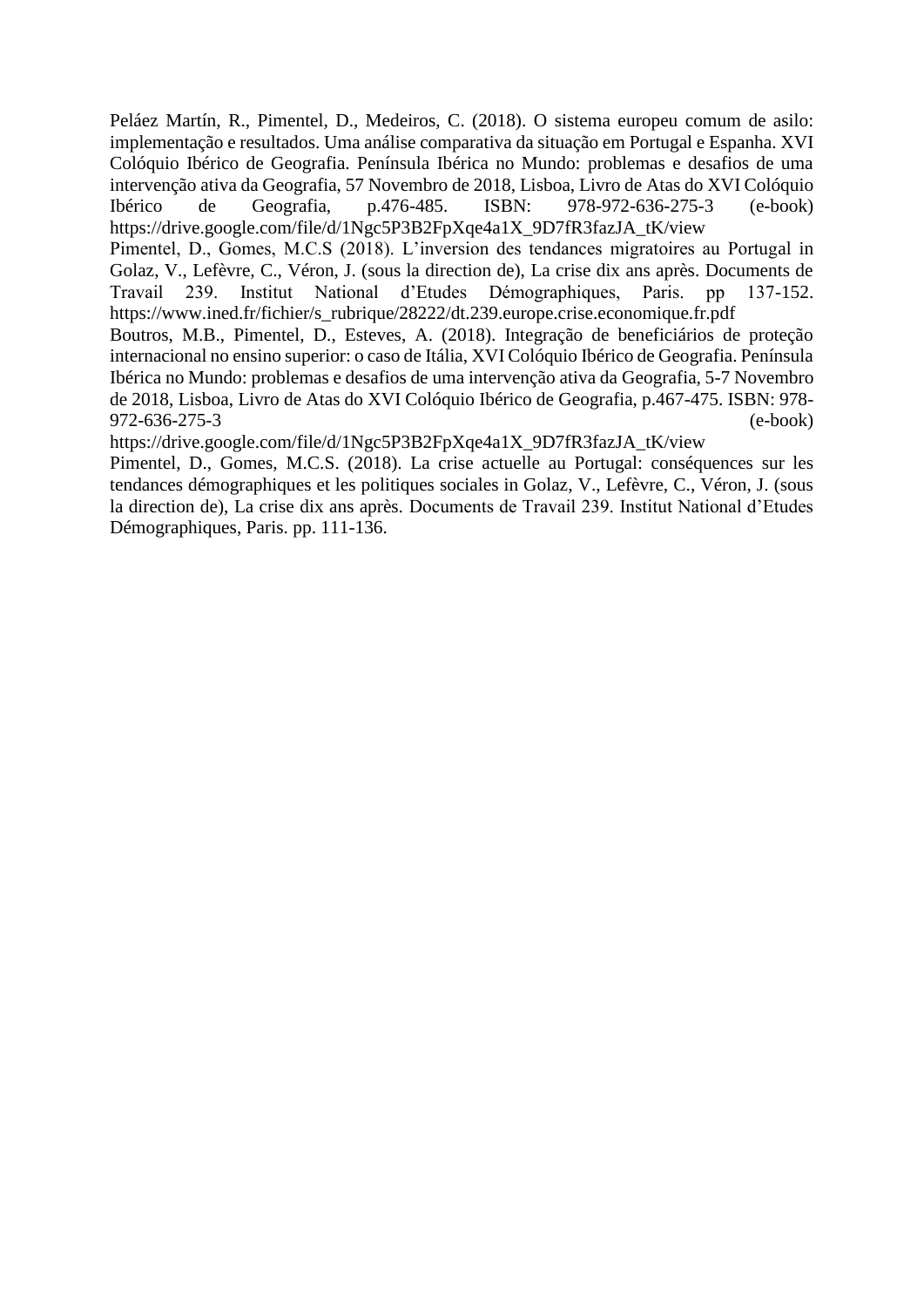# Chloe Howe Haralambous **"Playing Politics on the Backs of Migrants": The Politics of Sea Rescue in the Central Mediterranean Passage**

#### **Abstract**

On June 10 2018, Italy's newly instated Eurosceptic Minister of Interior, Matteo Salvini, issued an order to close all Italian ports to humanitarian ships bearing refugees rescued in the Central Mediterranean passage. The decision, which caused a diplomatic standoff between Italy and other members states of the European Union, came at the cusp of a political and legal campaign for the criminalization of sea rescue that had seen the emergence of a new controversial figure in the consolidation of the European border regime: the rescuer, and of the humanitarian rescue vessel as a site – real and imagined – of political contestation. Drawing on ethnographic research conducted on board a rescue vessel in June 2018 as well as the legal archive surrounding the criminalization of humanitarian aid, this paper traces the development of the rescue vessel into a space for the transference of political conflict within the European Union. By focusing on an analysis of the international legal context and philosophical underpinnings surrounding the duty of rescue as well as the police dossier and legal case for people smuggling brought by the Sicilian anti-mafia judiciary against the Search and Rescue ship, Iuventa, the first part of this paper traces activists' and prosecutors' competing imaginaries of the moment of encounter with the migrant at sea as foundational acts of political community. The second part of this paper draws on ethnographic research conducted on board the rescue ship, Sea-Watch 3, as well as the development of the Search and Rescue Wars ("SAR Wars") in order to contextualize them as expressions of intra-European conflicts that do not solely concern migration, but also speak to histories of inter-regional rivalries born of the recent experience of austerity, indebtedness and contested sovereignties within Europe. This paper thus reads the SAR Wars as efforts to export the contradictions and tensions of European integration onto the Central Mediterranean Sea.

#### **Biographical note**

Chloe Howe Haralambous is a graduate student in Comparative Literature and Society at Columbia University. Her research focuses on sovereignty, migration, the maritime and island imaginary, and the political economy of the European Union. Her writing on contemporary migration in the Aegean and Central Mediterranean has appeared in *The Intercept, Politics/Letters* and *The Journal of Modern Greek Studies.* In addition to her scholarship, she has worked extensively on migration-related activism on Lesvos, Greece and in the Central Mediterranean.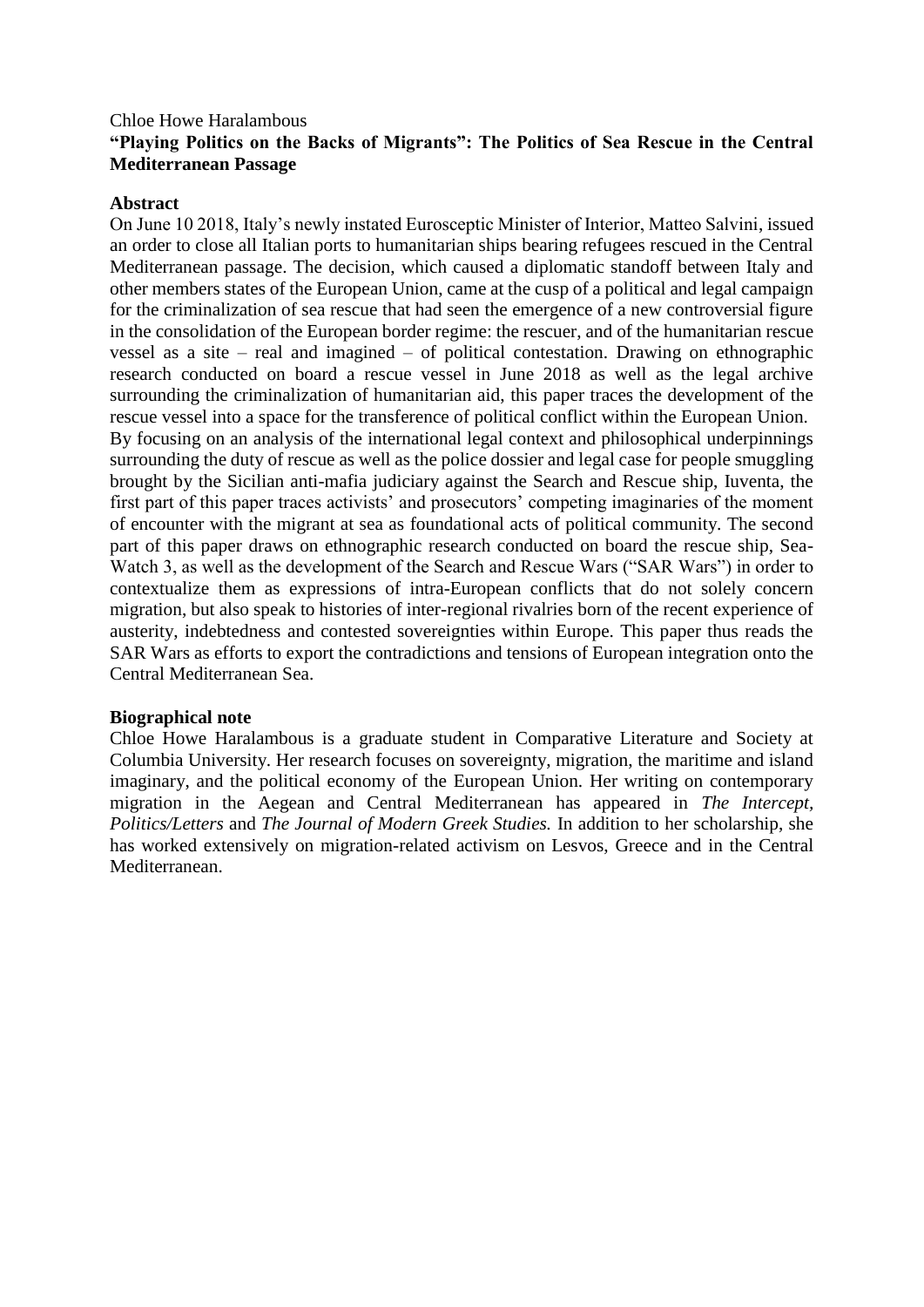# Michael Gordon **Boats, Borders and Containment at Sea**

# **Abstract**

In recent years, the Mediterranean Sea has been transformed into a hyper-visible site of exclusion in the production of the European border spectacle characterized by graphic imagery of crowded boats en route to the European Union (EU). Often marked with tragedy, these narratives are routinely accompanied by vivid depictions of sea rescue operations often being carried out by civil society search and rescue (SAR) NGOs operating in the Mediterranean. Despite efforts to mitigate death and suffering at sea, these NGOs face increasing criminalization with threats of criminal indictments, fines and boat seizure. Recent developments in the EU political landscape has also meant that 'stand-offs' commonly occur between EU member states and SAR NGOs following rescue operations at sea. As a result, migrants are often stranded on NGO vessels for an extended period of time, creating rescue boats an intermediate space of off-shore containment in the migration process. The act of containment on boats moves beyond the territorial confinement experienced by people on the move and becomes manifest in these specific mobile border sites. The stand-off process represents yet another attempt by EU actors to manage migrant mobility, criminalize rescue and extend European borders. The paper critically examines civil society SAR NGO boats at sea as a political space in the contestation of European borders, arguing that despite EU efforts to contain mobility, rescue boats also represent mobile sites of resistance that enable the enactment of political subjectivity. The involvement of civil society SAR NGOs interrupts regional bordering practices and contests the perceived singularity of state authority at sea as EU actors seek to re-articulate international space as the sole purview of the state. Developing an understanding of the spatiality and politics in these acts of rescue I look at vehicles of migration, namely boats, as sites of politics and containment highlights the evolution in state efforts to control migration and mobility in the Mediterranean.

#### **Biographical Note**

Michael Gordon is a Ph.D. Candidate in the Department of Political Science at McMaster University in Hamilton, Canada and specializing in International Relations. His research broadly surrounds irregularized migration, humanitarianism and border control in Europe, with a particular focus on the role of humanitarian sea rescue NGOs. He holds a B.A. in Political Science from McMaster University and a M.A. in Global Governance from the Balsillie School of International Affairs, University of Waterloo. Michael is a Visiting PhD Research Student at the University of Warwick and a former Graduate Research Fellow at the Centre for International Governance Innovation (CIGI).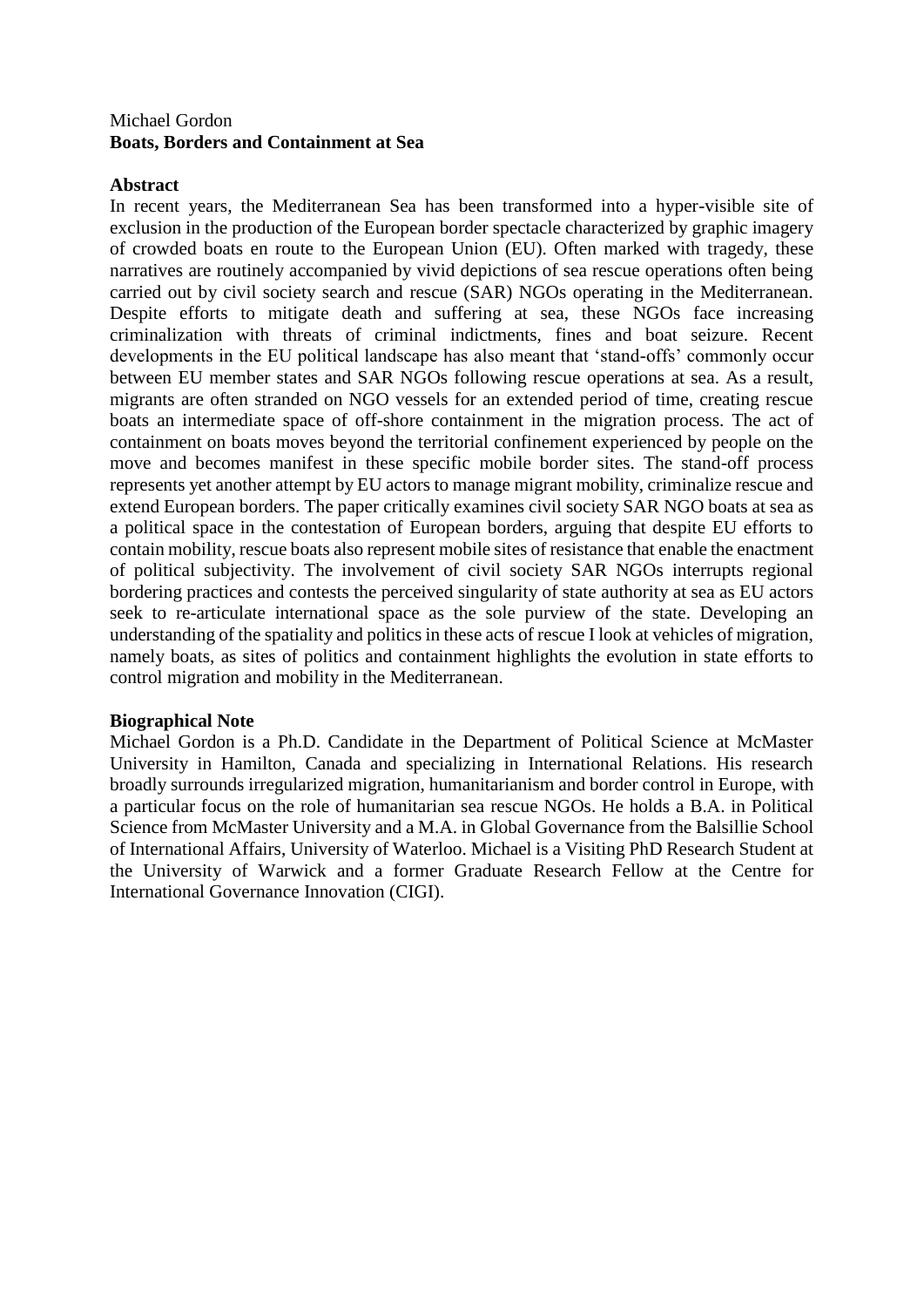# **November 29**

# *PANEL 4 - Narratives, life stories and trauma*

#### Adriana Marcolini **Crossings of Italian emigrants: the narrative accounts of ships Remo and Galileo**

#### **Abstract**

*L'Odissea del Piroscafo Remo ovvero Il disastroso viaggio di 1500 emigranti respinti dal Brasile,* de Cesare Malavasi, e *Sull'Oceano*, de Edmondo De Amicis, são um precioso documento das péssimas condições em que viajavam os emigrantes italianos com destino à América do Sul, no final do século XIX. O primeiro relata a trágica travessia do navio Remo, de Gênova ao Rio de Janeiro, em 1893. Atingido por uma epidemia de cólera que matou quase todos os passageiros, o navio foi impedido de atracar pelas autoridades brasileiras e obrigado a retornar à Europa. A viagem de ida e volta durou de agosto a outubro de 1893. O drama dos passageiros foi registrado pelo jornalista Cesare Malavasi, que estava a bordo e publicou *L'Odissea del Piroscafo Remo ovvero Il disastroso viaggio di 1500 emigranti respinti dal Brasile* (Mirandola: Tipografia Grilli Candido, 1894). Já *Sull'Oceano* (Reggio Emilia: Diabasis, 2005)*,* de Edmondo De Amicis, revela com nitidez os dramas dos emigrantes italianos, que afloravam com mais veemência durante a travessia. Toda a narrativa se passa em 1884 a bordo do navio *Galileo,* que transportava 1.600 emigrantes italianos de Gênova para Montevidéu. A grande maioria tinha como destino a Argentina. De Amicis viajava na primeira classe. Lançado em 1889, *Sull'Oceano* teve um sucesso estrondoso na época, chegando a dez edições em apenas duas semanas. Não foram poucos os casos de epidemias e de naufrágios de navios de emigrantes italianos, mas a importância dos dois livros acima reside na força do testemunho em primeira pessoa e no registro histórico. Mais de um século depois, com as tragédias no Mar Mediterrâneo, ambos adquirem contemporaneidade. São como uma manivela que atiça a memória. Proponho analisar os dois livros à luz dos acontecimentos de ontem e de hoje.

#### **Biographical note**

Laboratório de Estudos sobre Etnicidade, Racismo e Discriminação (LEER/Universidade de São Paulo, Brasil). Doutora em Letras (área de Língua, Literatura e Cultura Italiana) – Universidade de São Paulo. Publicações mais recentes:

*Unprecedented Atlas Analyzes Change in Migration Flows to Brazil.* **Revista del CESLA. International Latin American Studies Review.** [S.l.], n. 22, p. 441-445, dec. 2018. ISSN 2081-1160. Varsóvia: Centro de Estudos Latino-Americanos, Universidade de Varsóvia, 2018. <https://www.revistadelcesla.com/index.php/revistadelcesla/article/view/520>

Histórias e caminhos dos imigrantes no Brasil se cruzam em um livro. Revista de [Estudios](https://dialnet.unirioja.es/servlet/revista?codigo=23128) [Brasileños](https://dialnet.unirioja.es/servlet/revista?codigo=23128), ISSN-e 2386-4540. Vol. 5, Nº. 10, [2018](https://dialnet.unirioja.es/ejemplar/514605), págs. 219-222. Salamanca: Ediciones Universidad de Salamanca, 2018.

<https://dialnet.unirioja.es/servlet/articulo?codigo=6881071>

*Agrondec, Ladu, Bilal: os muitos nomes e faces da imigração na Europa narrados pelo jornalista italiano Fabrizio Gatti.* Navegar. Revista de Estudos de E/Imigração. Vol. 2, No. 2, Jan.-Jun. 2016, págs. 192-201. Rio de Janeiro: Universidade Estadual do Rio de Janeiro (UERJ), 2016. [http://www.labimi.uerj.br/navegar/edicoes/02/Adriana\\_Marcolini.pdf](http://www.labimi.uerj.br/navegar/edicoes/02/Adriana_Marcolini.pdf)

*Una scatola di cartone, De Amicis e il porto antico di Genova* – Revista Remhu – Revista Interdisciplinar da Mobilidade Humana. Brasília: Centro Scalabriniano de Estudos Migratórios (CSEM), 2016[.v. 24 n. 47 \(2016\): REMHU: "O protagonismo dos migrantes"](http://remhu.csem.org.br/index.php/remhu/issue/view/27)

<http://remhu.csem.org.br/index.php/remhu/article/view/580>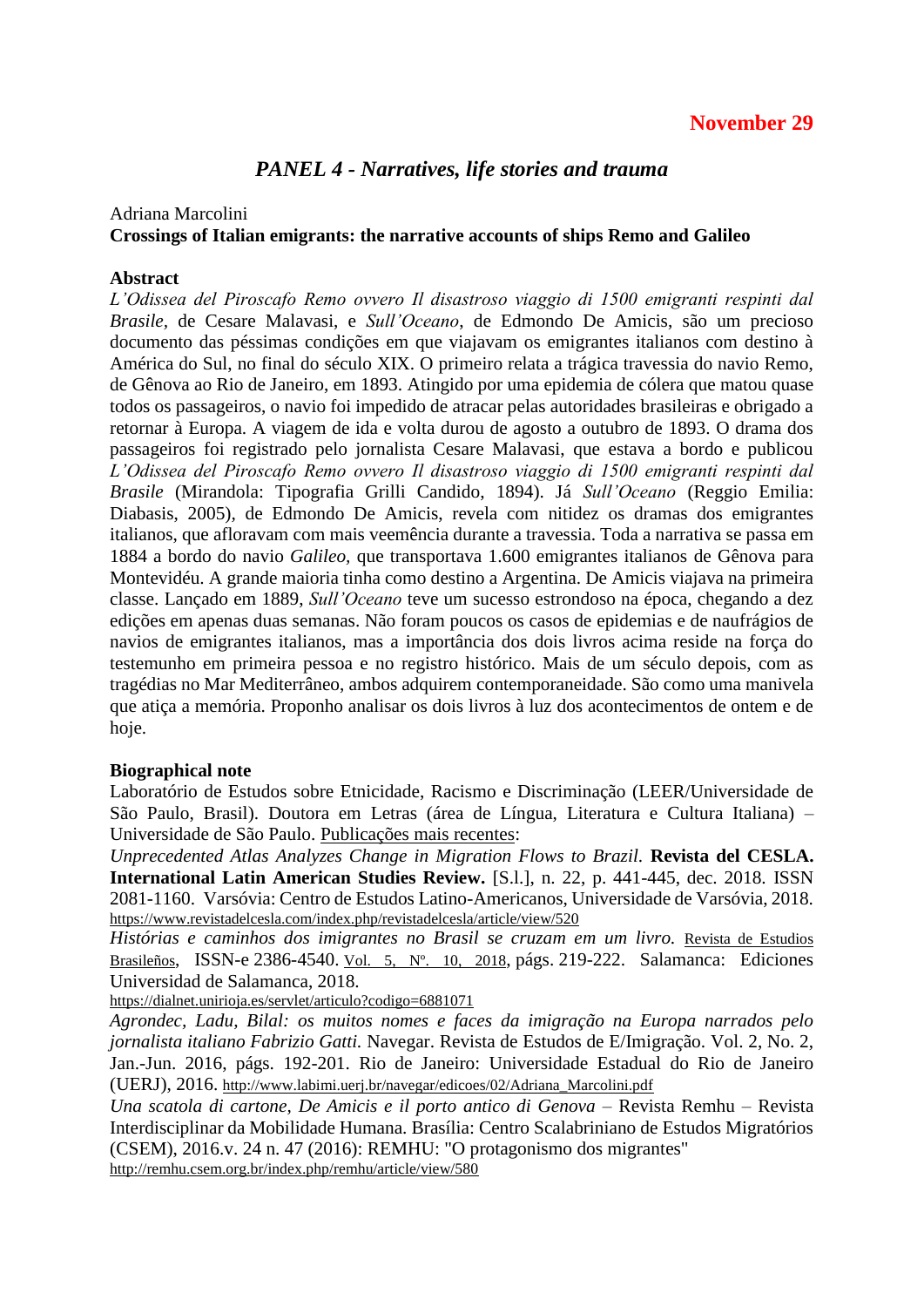*Pátria, nação e língua em Edmondo De Amicis.* Diaspore. Quaderni di ricerca. Simbologie e scritture in transito – A cura di Vanessa Castagna e Vera Horn. ISBN 978-88-6969-113-3 [print]. Venezia: Edizioni Ca' Foscari, 2016.

<https://edizionicafoscari.unive.it/media/pdf/books/978-88-6969-113-3/978-88-6969-113-3-ch-08.pdf>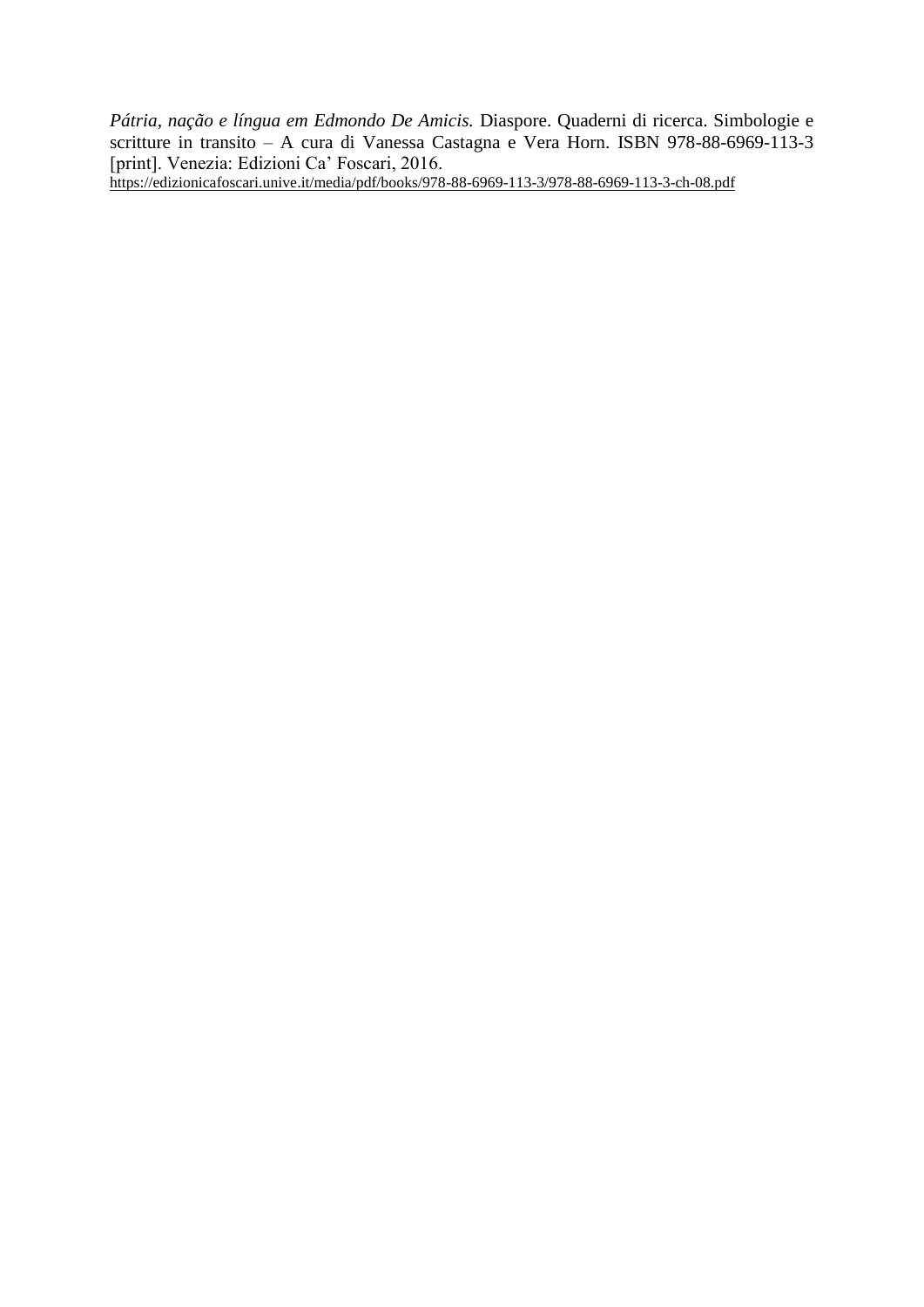#### Mattia Vitiello

#### **Crossing Mediterranean and the migrant children narratives as a coming-of-age story. The unaccompanied minor migrants' journey to Italy.**

#### **Abstract**

This paper deals with the unaccompanied minor migrants' journey to Italy. In particular, it takes into account the minors arrived in Italy during the so-called summer of the refugee crisis. It aims to analyses the interrelation between the journey, the reasons to leave and how they affect the migration process. The present proposal illustrates the results of analysis of 21 interviews collected during a field survey carried out in 2016 by the author for the Institute for Research on Population and Social Policies of National Research Council (CNR-IRPPS), on behalf of the Italian Committee of Unicef - United Nation Children Found.

The key objective of research was of detecting the minor's experience in relation to their migratory experience and to reconstruct their journey towards Italy which can be considered as true turning point for their biography. So, the key research questions regarded the interrelation among the journey, the reasons to leave, the events and how they affect the migration process and what will happen after their arrival in the country.

#### **Biographical note**

Sociologist, is a researcher at the National Council of Research - Institute for Research on Population and Social Policies in Rome CNR - IRPPS. He deals with emigration and immigration. His main research interests are the integration processes of immigrant population, with particular reference to the working insertion. In recent years his interests have focused on migration policies even in their historical aspects. Among his recent publications: Bonifazi C., Strozza S., Vitiello M., Measuring integration in a reluctant immigration country in B. Rob & Verweij A. (eds.), Measuring and monitoring immigrant integration in Europe Comparing integration policies and monitoring systems for the integration, social participation and citizenship of immigrants and ethnic minorities in 17 European countries, The Netherlands Institute for Social Research, The Hague, 2012; M. Vitiello, The importance of being recognized as workers. Irregular immigrants and the access to the Italian welfare state, 21st Century Migrations: Fluxes, Policies and Politics in ed. by S. Cavasola and R. De Mucci, LUISS University Press, Roma, 2016; Vitiello M., La ripresa dell'emigrazione italiana e i suoi numeri: tra innovazioni e persistenze in "la Rivista delle Politiche Sociali/Italian Journal of Social Policy", n. 4, 2017.; Accorinti M., Demurtas P., M. Vitiello, Unaccompanied Minors in Italy and Arrivals by Sea. Migration Data, Patterns, and Pathways. in ed. by M. Paradiso Mediterranean Mobilities. Europe's Changing Relationships, Springer, London, 2018; Vitiello M., The common European asylum system after the refugee crisis: history of a crisis in ed. by the crisis in G. Laschi; V. Deplano; A. Pes, Europe between migrations, decolonization and integration, Routledge, London (Forthcoming).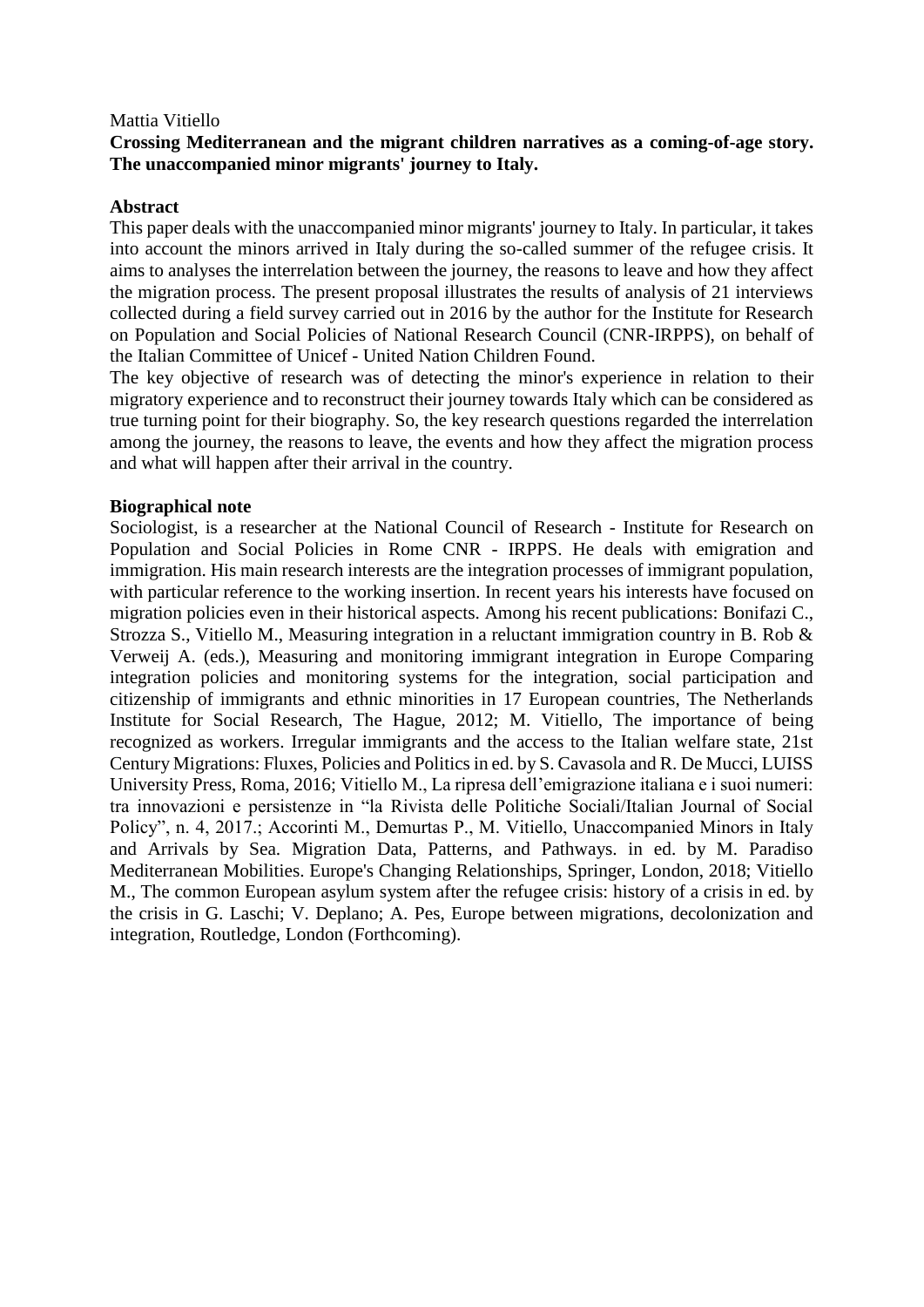# Gerhild Perl **One death, multiple losses: Everyday mourning in the aftermath of a shipwreck**

#### **Abstract**

In October 2003, more than forty Moroccan migrants had lost their lives during the attempt cross the Strait of Gibraltar irregularly by boat. Only a short distance from the coast, around 200 meters, the boat overturned. The young men and women tried to hang on to the dinghy floating upside down. Yet, the water carried away most of them.

In this talk, I explore how the migrants' deaths have been received in their home villages, how the bereaved cope with the deadly event more than a decade after it had happened and what role the sea plays in their imaginations about death and disappearance. Based on ethnographic fieldwork, I argue that death or disappearance during migration not only leaves deep wounds in the country of origin, but, more specifically the absence of bodies keeps the lives of many in a limbo. By asking "what is lost when we lose somebody", I analyze how people cope with the emotional, economic and social losses that are caused through the disappearance of a husband, brother or father. If there is no body as proof of death, the Moroccan state rarely issues a death certificate. As a result, wives cannot become widows and thus cannot remarry, children cannot become orphans and thus get no state support and brothers cannot legally inherit the full property of their parents. My aim is to renders visible the complex experiences and complicated feelings of the families in Morocco who mostly remain outside public discourse and global politics of representation.

#### **Biographical note**

I am a lecturer and postdoctoral researcher at the Institute of Social Anthropology in Bern, Switzerland, where I completed my PhD in February 2019. Before joining the University of Bern, I studied philosophy and anthropology in Vienna and Lisbon. For my doctoral thesis, I carried out ethnographic fieldwork in Spain and Morocco and held a six-month visiting fellowship at the University of Cambridge in 2017/18. My research and teaching interests include existential and political approaches to life and death, irregular migration as well as the past and present of the Moroccan–Spanish border region. Currently, I am working on my book manuscripts with the tentative title "Traces of Death. Affect, Ethics and Politics across the Spanish-Moroccan Sea" where I ethnographically recover a lethal boat sinking of 2003 through the traces it left behind and explore the polyvocal responses it elicited in Spain and Morocco. Most recent and relevant publications: Perl, G. (accepted, forthcoming 2019): Migration as survival. Withheld stories and the limits of ethnographic knowability. *Migration and Society;*  Perl, G. and Sabine Strasser (2018): Transnational Moralities. The Politics of ir/responsibility of and against the EU border regime. *Identities. Global Studies in Culture and Power* 25(5): 507–523.; Perl, G. (2018): Lethal Borders and the alter-politics of "ordinary people". *Anthropological Journal of European Cultures* 27(2): 85–104.; Perl, G. with photography of Sarah Hildebrand (2018): Wasser/ Water. In: Hildebrand, Sarah (ed.): *Hope*. Christoph Merian Verlag, Basel: 125–175.; Perl, G. (2016): Uncertain Belongings: Absent Mourning, Burial, and Post-mortem Repatriations at the External Border of the EU in Spain. *Journal of Intercultural Studies* 37(2), 195–209.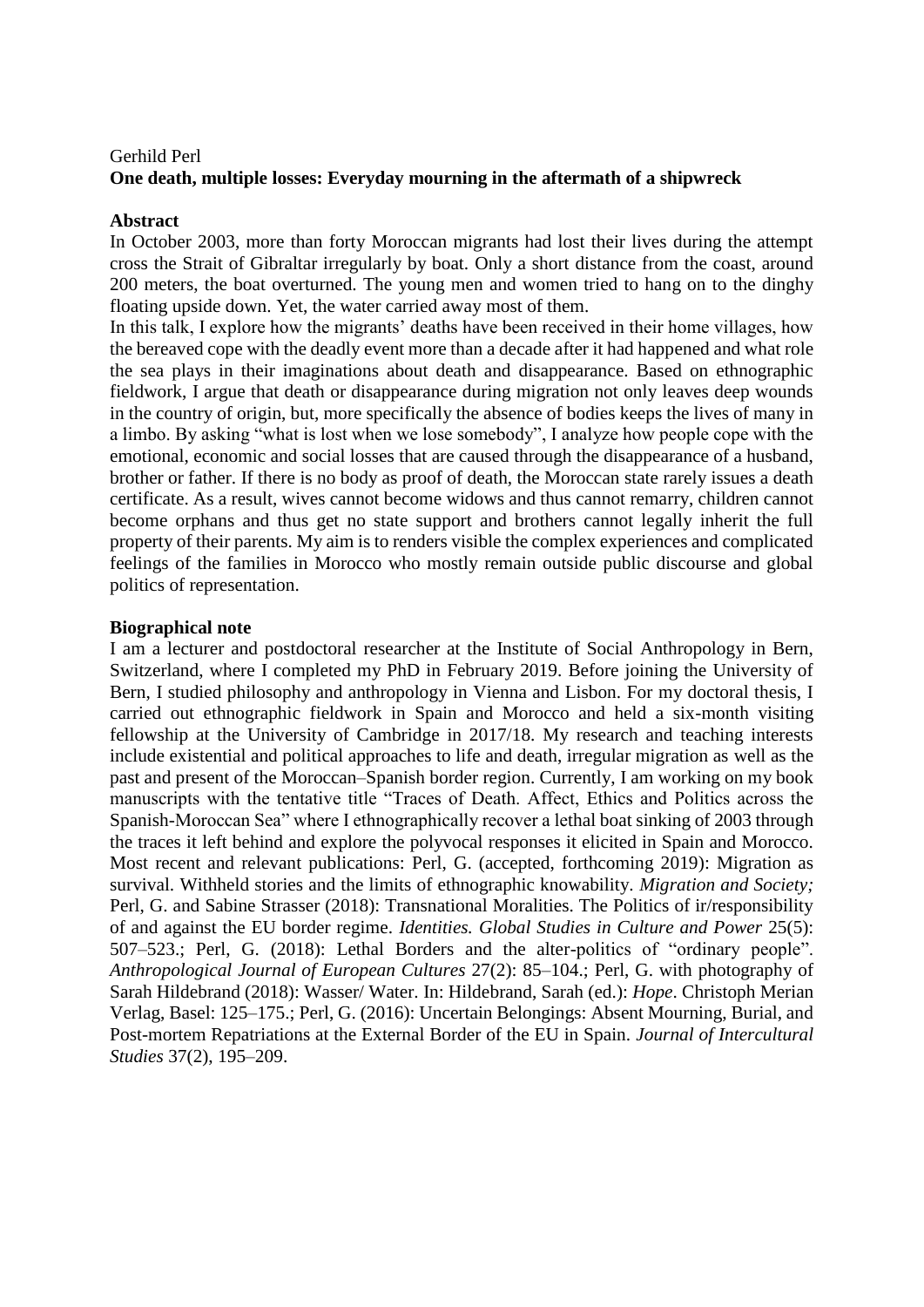# *KEYNOTE SPEAKER*

#### Luigi Achilli

#### **Chasing the smuggler: new glimpses into the facilitation of irregular migration across the Mediterranean Sea**

#### **Abstract**

According to mainstream media and political discourse, human smugglers are among the cruellest figures of our time, individuals who prey on migrants' need for assistance. Motivated by the circulation of this pejorative view in media and political discourse, over the past five years, I carried out ethnographic research with Syrian refugees and smugglers in Turkey, Greece, Jordan, and Lebanon with the ultimate goal of documenting what being a smuggler entails for the very actors of this unfolding drama. Fieldwork showed me how human smuggling was rooted in patterns of cooperation and support. And yet, most if not all my interlocutors, including the "smugglers" themselves, spoke of smuggling in negative terms. What will be argued here is that the smuggler, a category functional to the security apparatus, is not only manufactured within law enforcement circles and mainstream media, but even by those very people who are discriminated or targeted by states' migration policies. By reiterating the same message, however, migrants and facilitators introduce minute displacements into the discursive regime in which this term is articulated, disrupting the connection between the smuggler as a concept and its referent in the field. To put it simply, the more people spoke about the smugglers and human smuggling in abstract terms, the less clear it was who (or what) exactly the smugglers were or stood for in the field. What the struggle to pin down the smuggler ultimately tells us is that "human smuggling" has lost its capacity to describe local contexts of human movement, becoming the taunting spectre of our age: easy to evoke, hard to locate.

#### **Biographical note**

Luigi Achilli is Marie Curie Fellow at the European University Institute in Italy and adjunct professor at the San Diego State University in California. He holds a Ph.D. in social anthropology from the School of Oriental and African Studies (SOAS). He taught at Cambridge, SOAS, and various universities in the Middle East. His work focuses on irregular migration, forced displacement, smuggling networks and transnational crime. His ongoing Marie Curie research – MAPS – project pushes these interests further toward a comparative analysis of the US-Mexico border and the Mediterranean smuggling routes. This has culminated with the publication of several articles and other influential work on the topic. His currently coediting the new edition of "Global Human Smuggling" (John Hopkins UP, New York, 2020).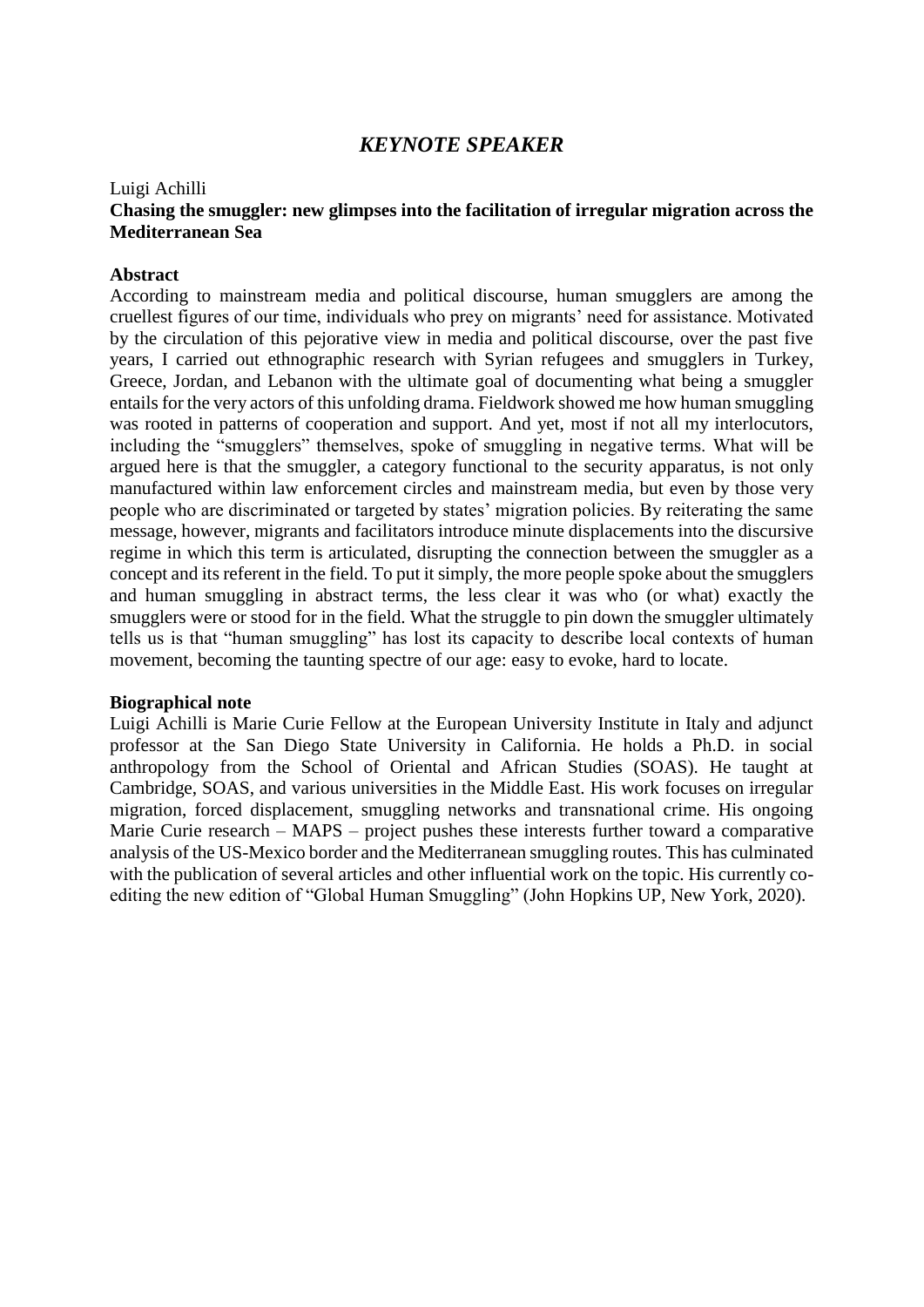# *PANEL 5 - Smuggling, irregular migrations and identity building*

#### Maja Grundler

#### **A Future Fear of Dangerous Journeys? – The Role of "Trafficked" and "Smuggled" Persons' Vulnerabilities in Establishing Future Risk under Refugee Law**

#### **Abstract**

Irregularized migrants undertake dangerous migratory journeys due to a lack of legal travel options. The main policy categories to distinguish different irregularized migrants are human trafficking and human smuggling. Trafficking and smuggling are criminal law concepts that focus on the actions and intentions of perpetrators rather than the experiences of trafficked and smuggled persons. Criminal law assumes that trafficked persons are forced into trafficking and experience harm, while smuggled persons are travel voluntarily and do not experience harm. In line with this conceptualisation, trafficked persons can claim asylum based on their trafficking experience while smuggled persons can make no such claim based on their experience of having been smuggled. Viewed from a human rights perspective, however, it becomes clear that trafficking and smuggling are difficult to distinguish, both in terms of the harm experienced and underlying reasons for both practices. This paper challenges the trafficked/smuggled distinction and examines which irregularized migrants need protection by analysing traffickingbased asylum claims in the context of establishing a future risk of re-trafficking. It emerges from the case law that future risk can be assessed with regard to "vulnerabilities," such as socioeconomic deprivation, ill health and societal stigma which may cause a trafficked person to "choose" to be re-trafficked. The paper suggests that these vulnerabilities also apply to smuggled persons who may thus be able to make protection claims based on a future fear of "re-smuggling." The paper also explores what other conditions need to be met in order to make a protection claim based on a future fear of a dangerous migratory journey.

#### **Biographical note**

PhD researcher at Queen Mary University of London, School of Law. My research focuses on the connections between human trafficking, smuggling and asylum. My research interests include the elements and boundaries of the refugee definition, as well as freedom of movement. I hold an MA in British Studies from the Humboldt-University of Berlin and an MSc in Refugee and Forced Migration Studies from the University of Oxford. Publications: Maja Grundler, Case Note "Disadvantage or discrimination? C-437/17 Gemeinsamer Betriebsrat EurothermenResort Bad Schallerbach GmbH 13 March 2019," ILPA Quarterly European Update (May 2019).; Maja Grundler, "From DIY Simple to DNA Sample: Obstacles to Family Reunification for Afghan Children with Refugee Parents in Germany," with Melanie Torres Gutiérrez, Refugee Review Vol 4 (2019) - forthcoming.; Maja Grundler, "Refugee Status for Survivors of Dangerous Journeys? - Establishing a Nexus to Nationality" in Veronica P. Fynn-Bruey and Steven W. Bender (eds.) *Deadly Voyages: Migrant Journeys Across the Mediterranean* (Lexington Books 2019) - forthcoming.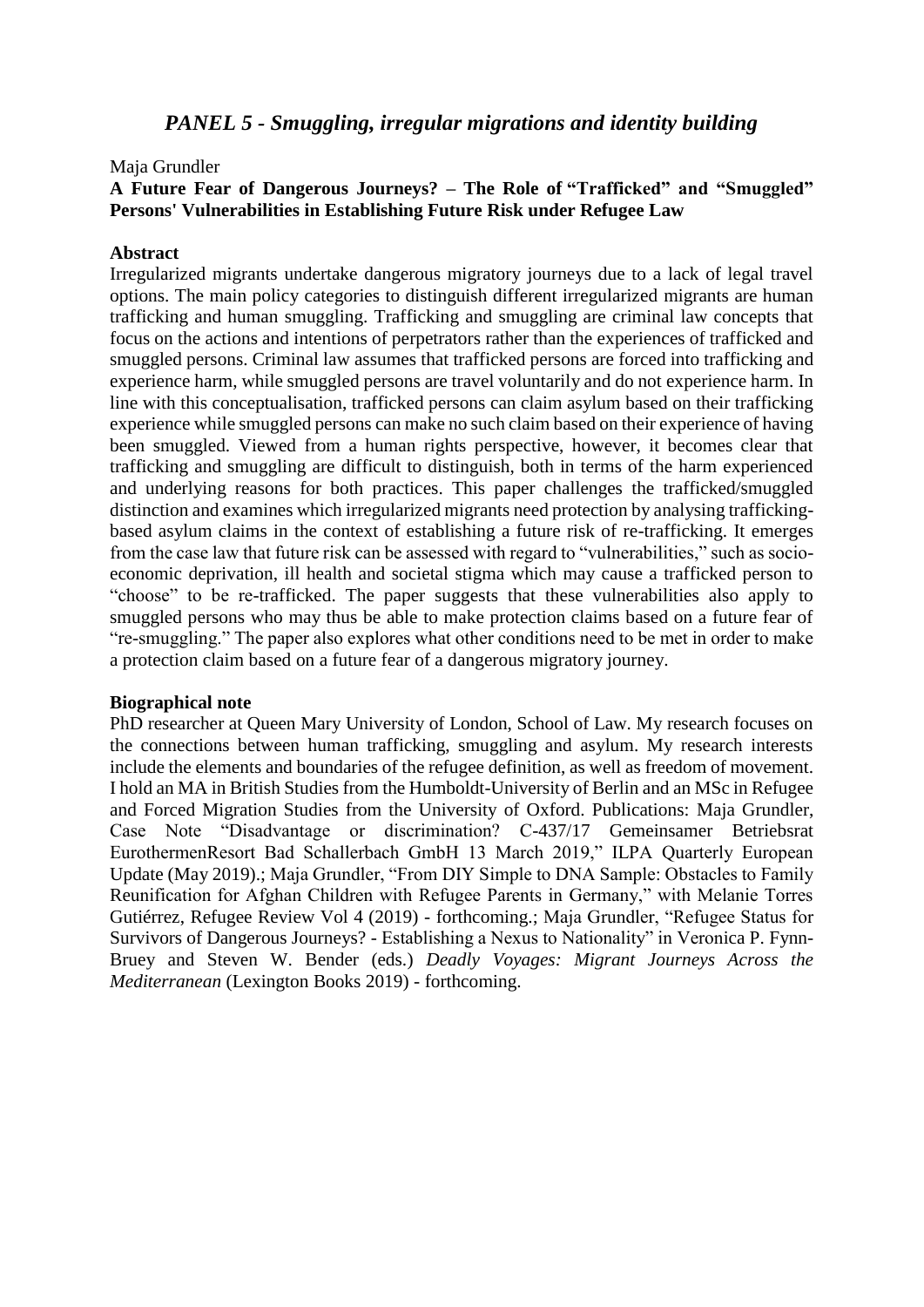# Björn Siegel **The Zionist conquest of the Sea: A strategy of Immigration and Survival, 1933–1948**

#### **Abstract**

In the 1940s the "conquest of the sea" emerged as an important pillar in Zionist ideology next to the return to the ancient homeland and the restoration of a Hebrew culture. Against the background of rising Antisemitism and racial persecution in Germany many Zionist thinkers were eager to rethink traditional ideas of migration and envisioned a new Zionist maritime mission. Consequently, leading Zionists praised Jewish maritime activities and celebrated the inauguration of the modern harbour in Haifa (1933) and the opening of the one in Tel Aviv, like the mayor of Tel Aviv Meir Dizengoff. They perceived this time as a crucial phase in the history of the Jewish nation and understood it as a strategy to survive and to revive the Jewish existence at the Eastern shores of the Mediterranean. Even though migration was highly restricted and even forbidden, the Zionist Organization had established co-operations with European shipping companies, which aimed to enhance immigration to Mandatory Palestine and by doing so, make the Zionist vision of a Jewish home in Palestine a reality.

Thus, the paper will examine these developments, which led to growing discussions in Zionist circles on maritime mobilities in times of persecution and oppression, which combined aspects of immigration, tourism and nationalism. The paper will analyses how oceanic spaces and the domination of the sea developed into an important pillar in modern day Zionism and study how important these discourses and practices on maritime mobilities were in the ideological struggle to preserve the cohesion of a movement and to create a "revitalised", "healthy" and "maritime nation" at the Mediterranean.

#### **Biographical note**

Björn Siegel is a researcher at the Institute for the History of the German Jews in Hamburg (IGdJ). He studied at the Ludwig-Maximilians University of Munich and Tel Aviv University. Prior to working at the IGdJ, Björn was a post-doctoral research fellow at the Franz Rosenzweig Minerva Research Centre at the Hebrew University Jerusalem and worked as a DAAD lecturer at the University of Sussex/Centre for German-Jewish Studies (UK). He has authored Austrian Jewry Between East and West: The Austrian Jewish Alliance 1873–1938 (Campus, 2010) and co-authored Kurt Fritz Rosenberg: Einer der nicht mehr dazugehört (Wallstein, 2012). His research interests focus on Jewish migration, the evolution of Jewish philanthropy and Jewish maritime studies. His current research project is dealing with the ship as a place in Jewish History and re-evaluates migrations to Mandatory Palestine.

In accordance with the field of maritime studies he published amongst others, "Deutscher, Jude, Amerikaner: Der Hamburger Reeder Arnold Bernstein zwischen den Welten," in: Fluchtpunkt Hamburg: Zur Geschichte von Flucht und Migration in Hamburg von der Frühen Neuzeit bis zur Gegenwart, Neue Maya Fahnenbruck/Johanna Meyer-Lenz (Hg.) (Hamburg: transcript, 2018), p. 73–88; "Envisioning a Jewish Maritime Space: Arnold Bernstein and the Emergence of a Jewish Shipping Industry in the Interwar Years," Studies in Contemporary Jewry XXX (Place in Modern Jewish Culture and Society) 2018, p. 178–190; "Arnold Bernstein." (2019) In Immigrant Entrepreneurship, Retrieved June 3, 2019, from Immigrant Entrepreneurship: <http://www.immigrantentrepreneurship.org/entry.php?rec=242>